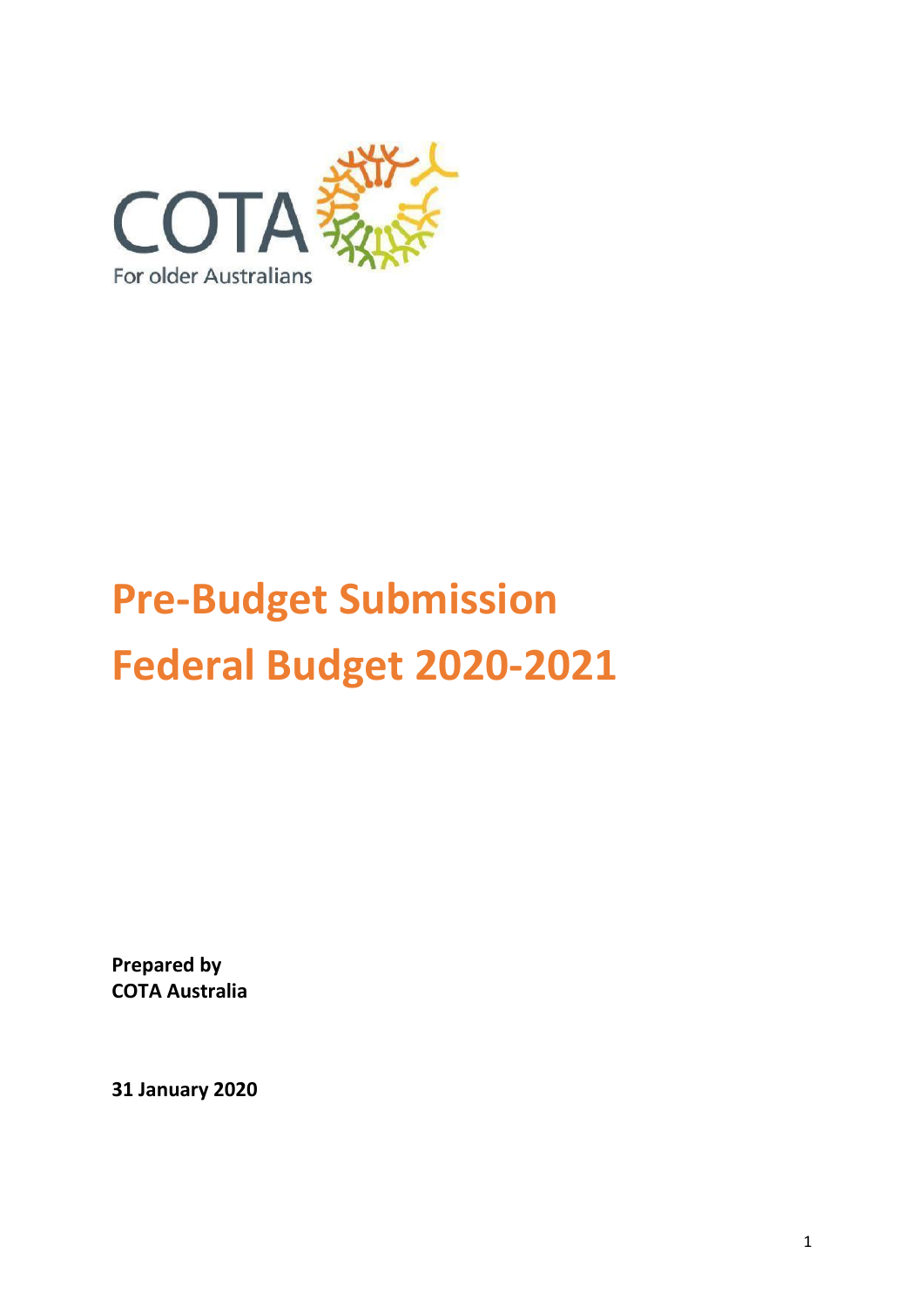# <span id="page-1-0"></span>**About COTA Australia**

COTA Australia is the national consumer peak body for older Australians. Its members include State and Territory COTAs (Councils on the Ageing) in each of the eight States and Territories of Australia. COTA Australia and the State and Territory COTAs have around 40,000 individual members and supporters and more than 1,000 seniors' organisation members, which jointly directly represent over 500,000 older Australians.

COTA Australia's focus is on national policy issues from the perspective of all older Australians as citizens and consumers and we seek to promote, improve and protect the circumstances and wellbeing of older people in Australia. Information about, and the views of, our constituents and members are gathered through a wide variety of consultative and engagement mechanisms and processes.

**Authorised and edited by:**

Ian Yates AM Chief Executive

[iyates@cota.org.au](mailto:iyates@cota.org.au)

#### **Conceived and overseen by:**

Corey Irlam Deputy Chief Executive

[cirlam@cota.org.au](mailto:cirlam@cota.org.au)

#### **Prepared by:**

Jill Moran Senior Policy and Research Officer

jmoran@cota.org.au

Ph: 0407 212 885

#### **COTA Australia**

Suite 9, 16 National Circuit Barton ACT 2600 02 6154 9740

[www.cota.org.au](http://www.cota.org.a/)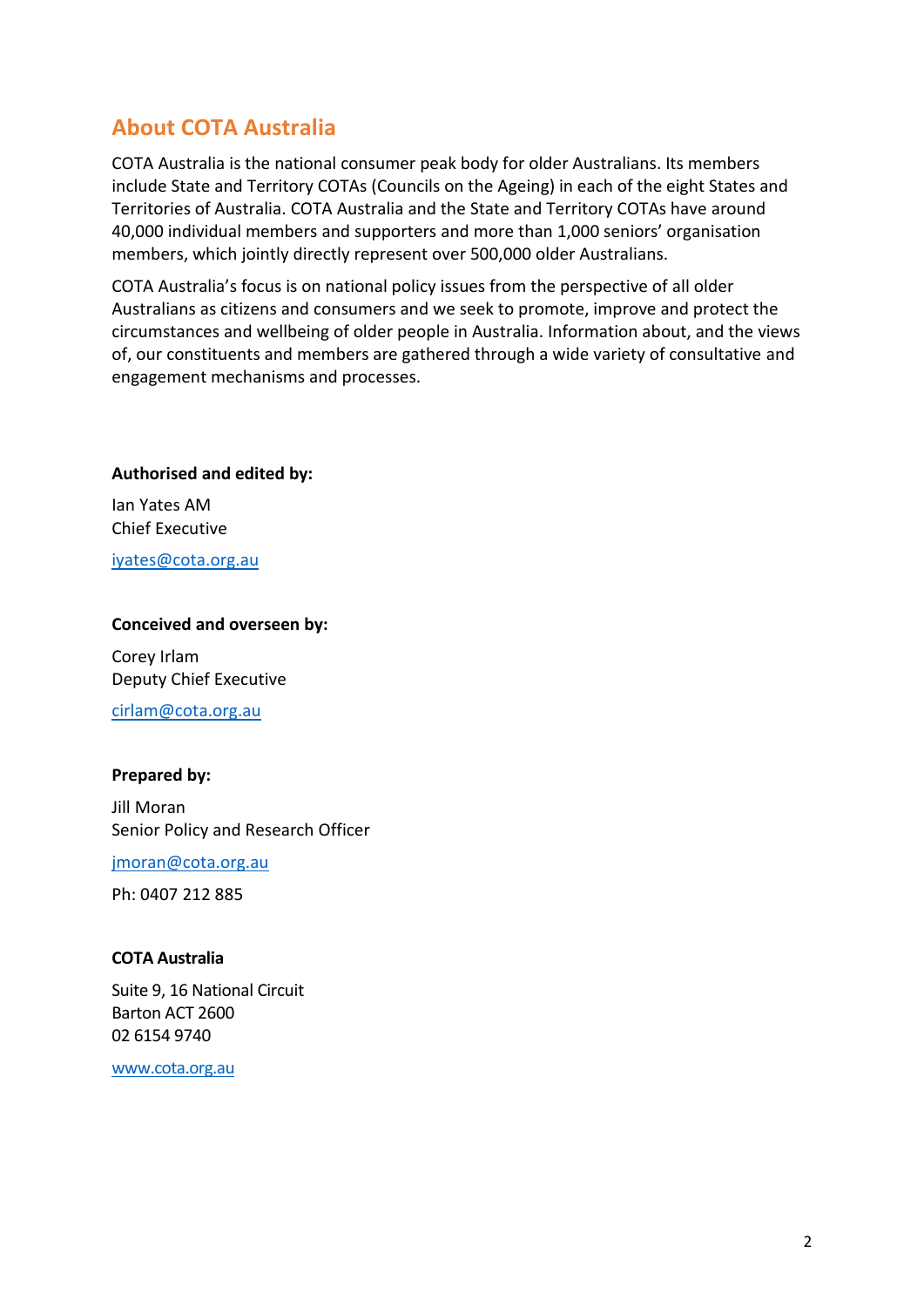# **Contents**

| Ensuring funds are available to immediately implement Aged Care Royal Commission |
|----------------------------------------------------------------------------------|
|                                                                                  |
|                                                                                  |
|                                                                                  |
|                                                                                  |
|                                                                                  |
|                                                                                  |
|                                                                                  |
|                                                                                  |
| 20                                                                               |
|                                                                                  |
|                                                                                  |
|                                                                                  |
| Newstart - Abolish the Liquid Asset Waiting Period for older Australians 22      |
|                                                                                  |
|                                                                                  |
|                                                                                  |
|                                                                                  |
|                                                                                  |
|                                                                                  |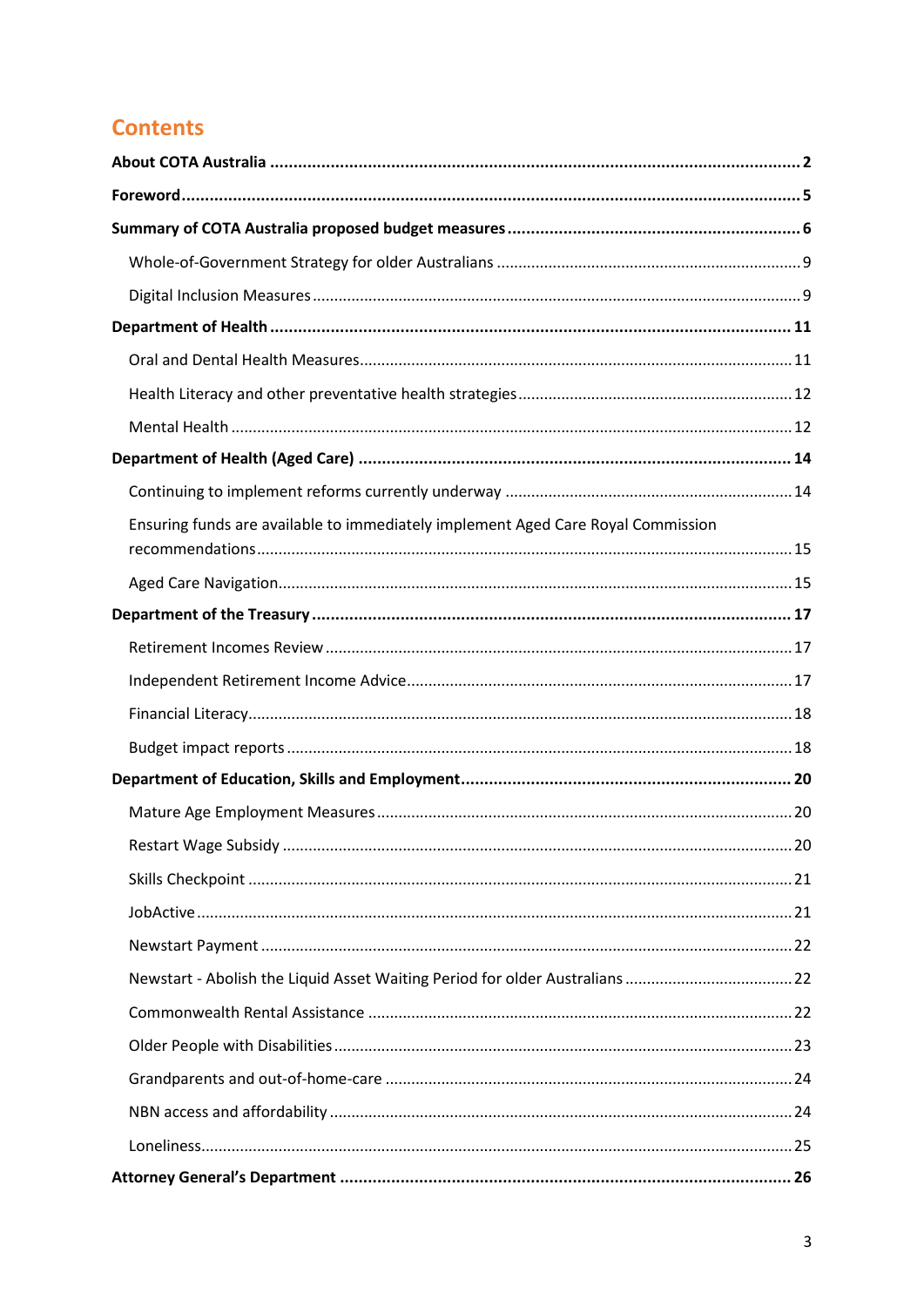| Department of Infrastructure, Transport, Cities and Regional Development  28 |  |
|------------------------------------------------------------------------------|--|
|                                                                              |  |
|                                                                              |  |
|                                                                              |  |
|                                                                              |  |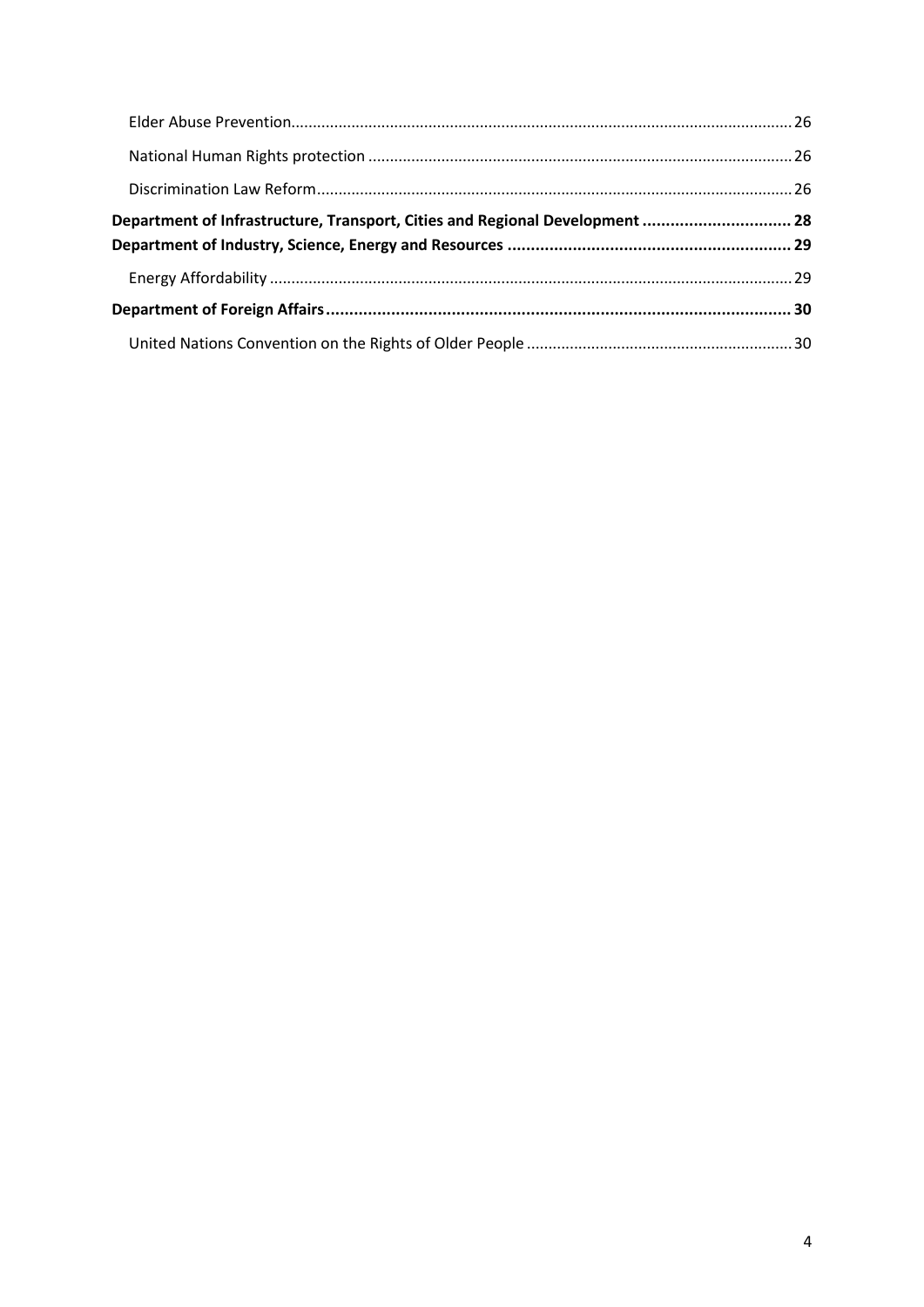# <span id="page-4-0"></span>**Foreword**

COTA Australia welcomes the opportunity to provide this Pre-Budget submission of measures that we urge the Australian Government to implement as part of the 2020/21 Federal Budget. The 2020/21 Pre-Budget submission comes at a key time for older Australians, as Australia is in the midst of a Royal Commission into Aged Care Quality and Safety, the Australian Government has commissioned its Retirement Incomes Review and the latest 5-yearly Intergenerational Report is in development for release in July 2020.

COTA Australia is committed to building a society that values the contributions of all people, including older people. Rather than seeing older Australians as a future burden, older Australians must be embraced for the contributions they can and do make. At the core of this submission is the idea that the barriers older people face to full participation in society can - and must - be eliminated. Fundamentally, we are committed to older people having choice and control over their lives, and to exercise and strengthen the rights of older people in a range of fields – including health, employment, finances, housing, energy and communications.

As demonstrated by the breadth of the portfolio areas included in this Pre-Budget submission, issues facing older Australians sit across a wide range of departments. Accordingly, COTA Australia's key asks this election is for a **Whole-of-Government Strategy for Older Australians** in order to coordinate the various components of the Australian Government's activities to enhance the lives of older Australians**.**

Informed by our experience in the aged care sector, as well as our ongoing interaction with the Royal Commission, COTA Australia will release an Aged Care **Transformation Agenda** in the first quarter of 2020. This blueprint for reforming our Aged Care system to better reflect the needs of consumers will include a range of steps Government can take now, building on reforms already being implemented or previously agreed, along with steps to be taken in the budget in order to prepare Government for the Royal Commission recommendations.

For older Australians still in the workforce, or seeking to re-enter the workforce, we have also proposed some strategies to support an **older workforce**, and to provide greater opportunities to develop the skills and retraining to meet the needs of a changing workforce.

Meeting the increasing **cost of living** proves a large challenge for many older people – particularly for those who have significant out-of-pocket healthcare, energy or communications costs, or are struggling to meet the skyrocketing costs of private rental. Proposals to increase Newstart and Commonwealth Rental Assistance are also designed to reduce poverty and safeguard against homelessness.

Finally, safeguarding **human rights of older people** to be free from abuse and neglect is a major priority for COTA Australia. Plans to tackle elder abuse, to enhance protections against ageism and age discrimination in all its forms.

Older people are directly or indirectly impacted by all areas of government policy. Whilst this submission does not include a complete compendium of COTA Australia's policies, it does highlight specific priorities or initiatives that, if addressed, could eliminate those key barriers older people face. The flow-on economic and social advantages of including older people are immeasurable. More than this – it acknowledges and elevates the status of older people in all areas of community life.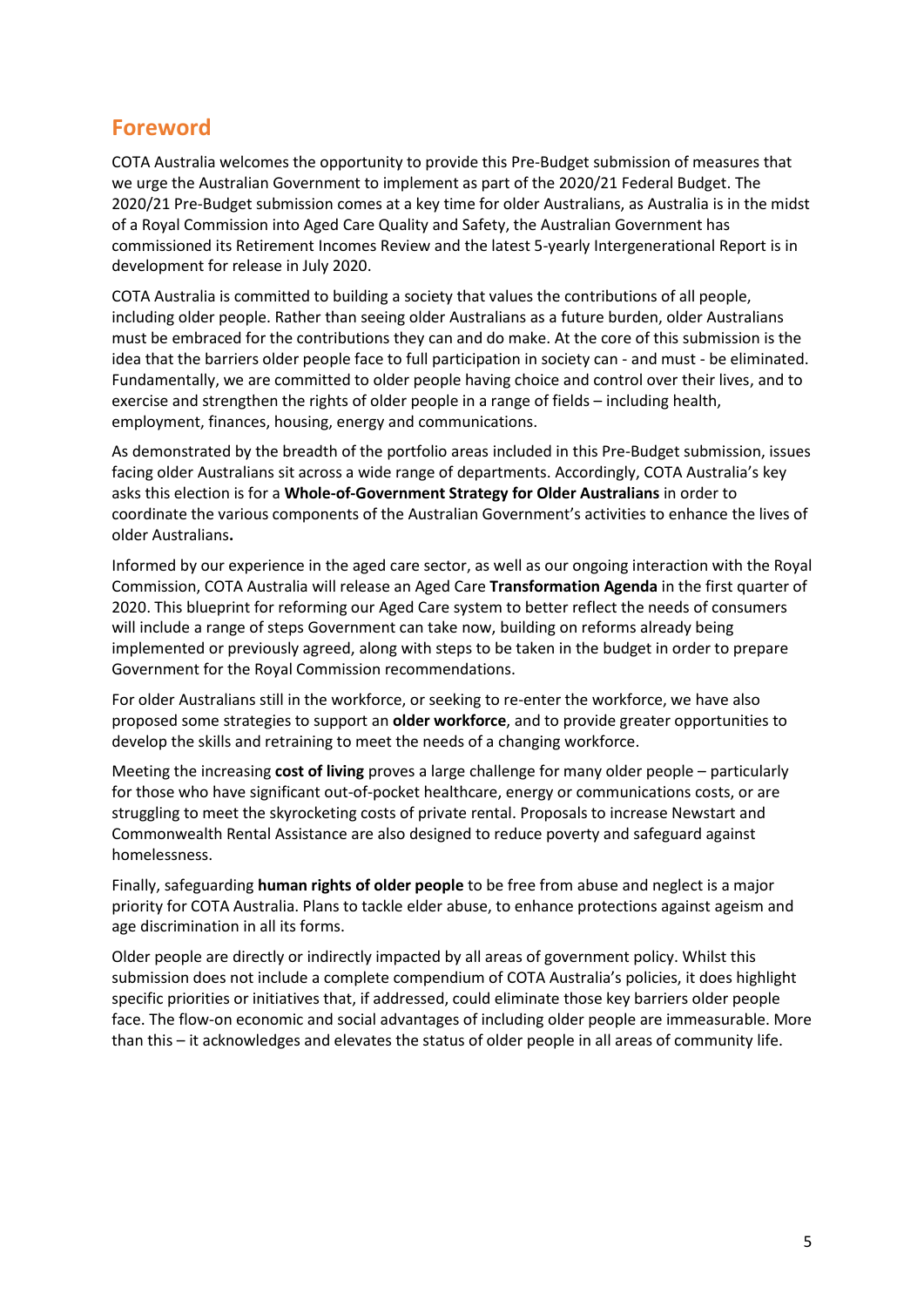# <span id="page-5-0"></span>**Summary of COTA Australia proposed budget measures**

#### **Department of Prime Minister and Cabinet measures:**

- Develop a whole-of-government strategy for older Australians.
- Develop and publish a check list of progress made on implementing the *More Choices for a Longer Life* measures.
- Fund the development of peer education initiatives to support older Australians, including a focus to support vulnerable Australians.
- Develop initiatives to support older Australians transition to government online services. Include appropriate digital inclusion for older Australians accessing government services; and the continuation of, and improvements to, offline service delivery.

#### **Department of Health (Dental and Oral Health) Measures:**

• That the Commonwealth increase its contribution towards the *National Partnership Agreement on Public Dental Services*, in order to reduce wait times for vulnerable cohorts such as older Australians and include performance benchmarks to provide support for people in Residential Aged Care Facilities. Such increased funding should include a requirement for state and territory contributions to remain at current levels or increase; the publication of annual wait times from point of registration; that a portion of funding be used to reduce waitlists using private dental services; and that a portion of funds be used to trial mobile dental services that deliver services to aged care facilities.

#### **Department of Health (General and Mental Health) Measures:**

- Design programs for 'older Australians aged 65 and over who are on low incomes' and 'older Australians living in Residential Aged Care Facilities' as two focus groups within the National Women's and National Men's Health Strategies.
- Increase preventative programs to support the health of older Australians such as health literacy, and health promotion. Consider the use of peer education and health advocacy models.
- Develop greater coordination and integration in the health system with other care support systems, such as aged care, home care, and support from the community.
- Increase funding and support for Advanced Care Planning and Advanced Care Directives education. Fully and equitably consider the mental health needs of older people in the development, funding and implementation of all mental health strategies.

#### **Department of Health (Aged Care Measures):**

- Allocate in the 2020-21 budget funding provisions to support the implementation of the Royal Commission recommendations from December 2020.
- Provide funding for consumer consultation and input into the design and implementation of the future aged care system.
- Fund an additional \$2-\$2.5 billion per year in home-based care services to reduce wait times so that no consumer will need to wait more than 60 days and develop an implementation plan to deliver this within two years.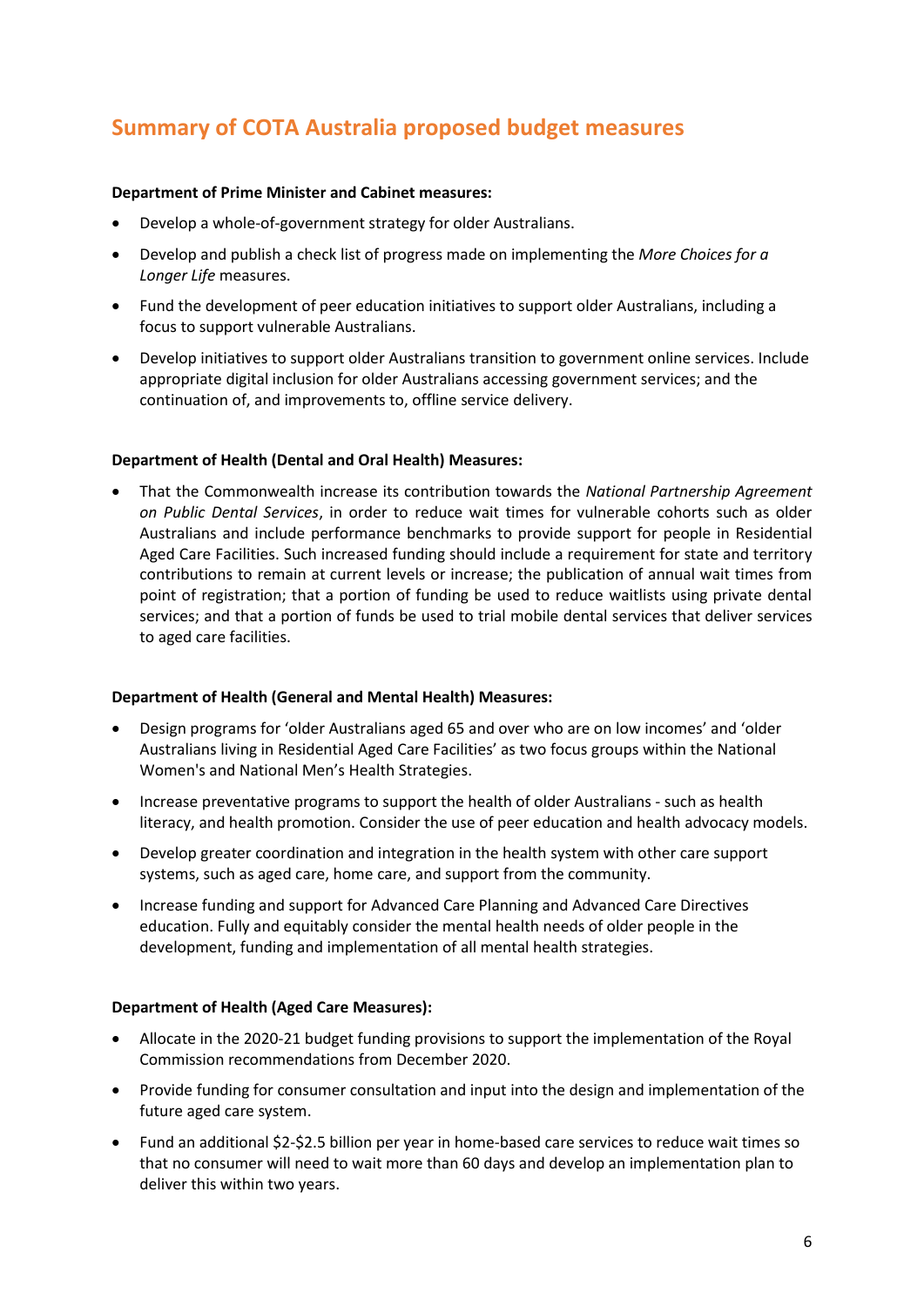- Fund the transition of the existing *Aged Care Navigators* pilots to a full program of Navigators available across the country.
- Announce and fund the implementation plan to place the funding of residential care into the hands of consumers in accordance with the recommendations of the Impact Study just completed.

#### **Department of the Treasury Measures:**

- Fund consumer consultations about any proposed policy changes to retirement income policies in light of the fact base established by and findings of the Retirement Income Review.
- A body independent of Government, that includes representatives of older Australians, should be established to provide advice and impact modelling to Government on proposed changes to retirement incomes and a report on retirement incomes once every 5 years.
- Fund financial literacy programs that educate older Australians (including those with low and modest incomes) on how to manage their finances in current financial environments. Consider use of peer education models.
- Introduce a budget impact report that includes a reinstated Women's Budget Statement and the gross and net expected taxation revenue for a range of different taxation policies.

#### **Department of Education, Skills and Employment Measures:**

- Annually publish the proportion of successful applicants aged 50 and over accepted for employment (permanent and contract) in the Australian Public Service (APS) as compared to all applicants of the same age cohort (aged 50 and over) to the APS. For comparative purposes, publish the proportions of successful applicants aged 49 and under accepted for employment to the APS, in relation to all applicants of the same age cohort (49 and under).
- Model benchmark mature-age employee levels by all Australian Government Departments and trial approaches within the Australian Public Service to retain and employ mature age workers.
- Provide practical guidance to employers on mature age employment retention and attraction.
- Implement initiatives to reduce and ultimately prevent age-related bias and unlawful discriminatory practices towards older people in employment.
- Improve the Skills Checkpoint for Older Workers program by publishing the statistics of participant response to the online tool and integrate the program with the Better Ageing 45 years and 65 years check-ups.
- Increase skills development support for older people, including in the area of retraining.
- Develop specialist job seeker agencies specifically skilled in the needs of older unemployed people.
- Develop further initiatives to address the underemployment of older Australians in collaboration with older people, employer peaks, and the COTA Federation.

#### **Department of Social Security measures:**

• Raise the Rate of Newstart by increasing the maximum single rate of Newstart by \$75 per week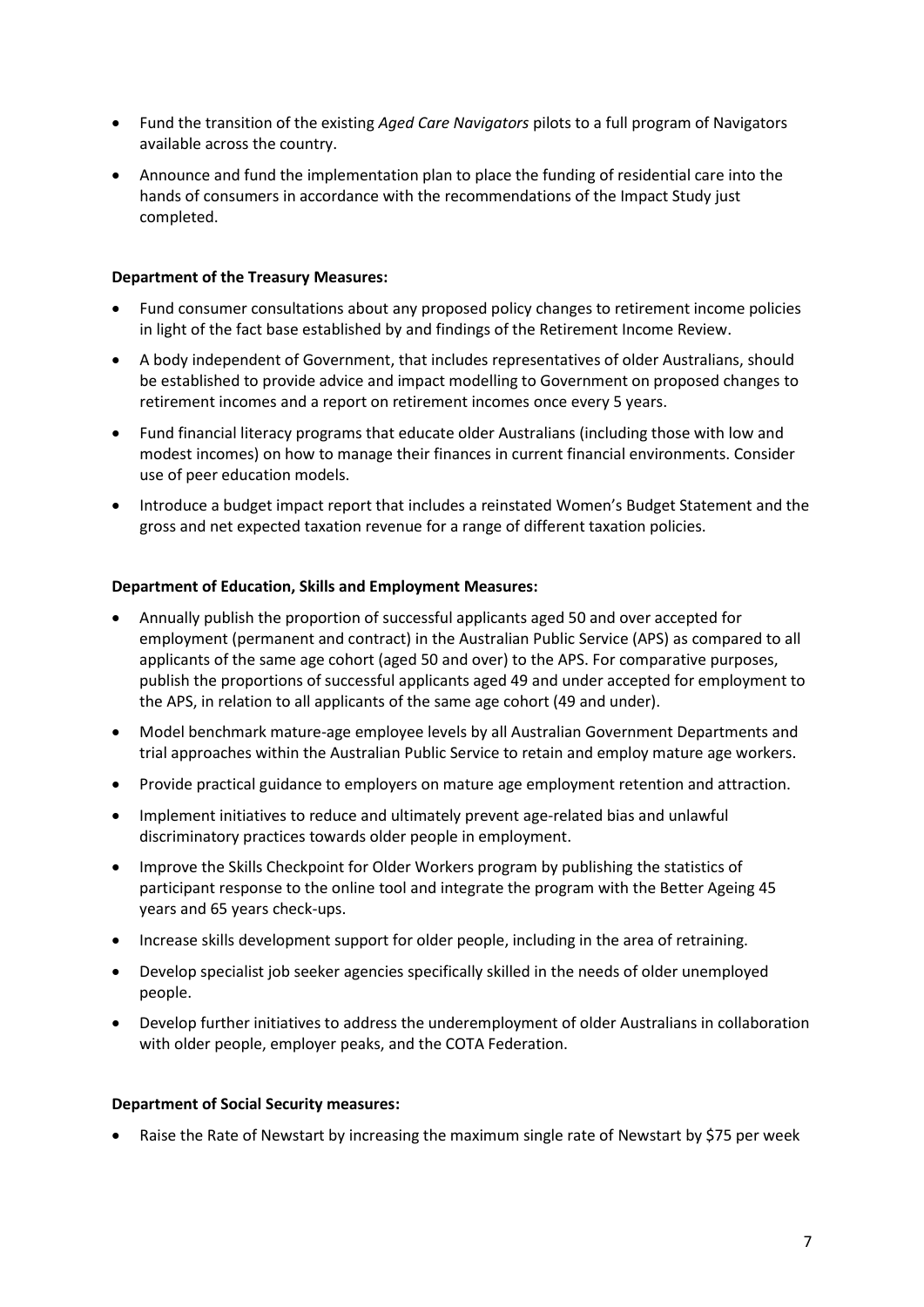- Remove the Liquid Asset Waiting Period for unemployed people over the age of 55 years. In the meantime, Government should remove legislation proposing to increase the waiting period from 13 weeks to 26 weeks currently before the Senate.
- Increase the maximum Commonwealth Rental Assistance (CRA) by 40% and benchmark future rises in the CRA to median rents. Review the structure of CRA to ensure that Commonwealth funds provide maximum assistance to the most vulnerable, generally in the private rental market.
- Make Australians with a disability over the age of 65 years a key demographic considered by the National Disability Strategy 2020 and beyond.
- Increase investment in social housing (public and community housing) and implement initiatives to increase the availability of affordable housing.
- Introduce an Internet Supplement for older Australians on low and modest incomes.
- Provide more funding and support to address social isolation, both in the wider community and in residential aged care

#### **Attorney General's Department measures:**

- Provide six monthly reporting on the progress of the National Elder Abuse Prevention Strategy For the next three years and annual reporting thereafter.
- Seek ways to strengthen the human rights protections of older Australians.
- Amend the Age Discrimination Act to ensure that employers are clear they may proactively seek mature age applicants on a non-exclusive basis.
- Develop practical guidance to employers on mature age employment recruitment, retention and attraction.

#### **Department of Infrastructure, Transport, Cities and Regional Development measures:**

• Implement the recommendations of the Telecommunications Consumer Safeguards Review.

#### **Department of Industry, Science, Energy and Resources measures:**

• Implement the ACCC recommendations on energy concessions in a manner that delivers a uniform national approach to electricity concessions.

#### **Department of Foreign Affairs measures:**

• Elevate Australia's engagement within the United Nations Open-Ended Working Group on Ageing to a point where Australia is seen as a regional leader on the need for an international mechanism on the rights of older people.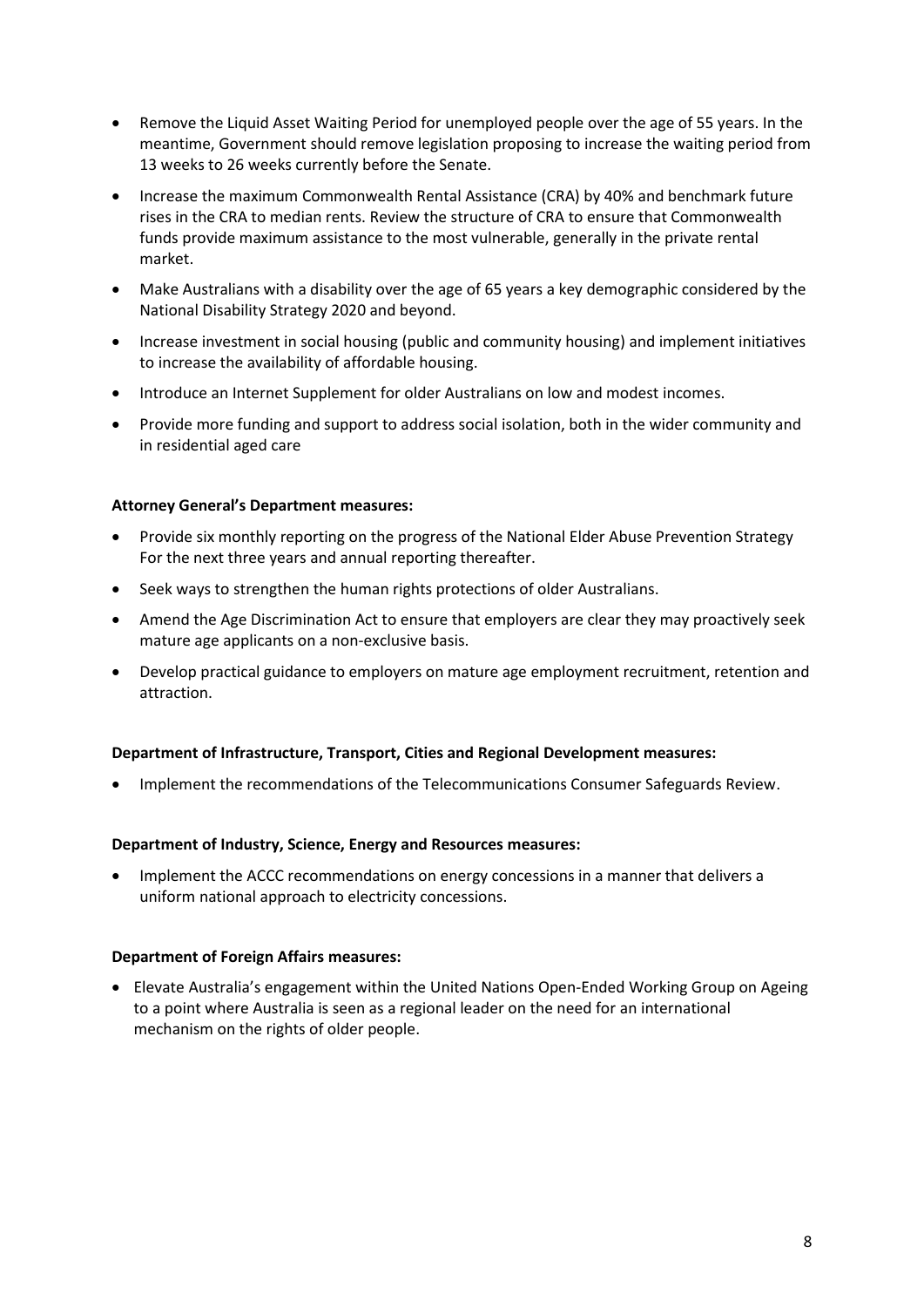# **Department of Prime Minister and Cabinet**

## <span id="page-8-0"></span>Whole-of-Government Strategy for older Australians

COTA Australia commends the Government for the work being done through its *More Choices for a Longer Life* Strategy originating in the 2018 Budget and being monitored by the More Choices Interdepartmental Committee. Specifically, the 2018 Budget package included a commitment to 42 measures across a wide range of areas, including:

- Aged Care;
- Jobs and skills;
- Finance for a longer life;
- Supporting choice and a healthy long life; and
- Safeguards quality and rights.

COTA Australia welcomes the Prime Minister's commitment to COTA Australia that the government will publicly report on progress with *More Choices for a Longer Life* across all portfolios and timeframes. To fulfil this commitment COTA Australia is seeking an annual report 'scorecard' that provides insight and transparency around the implementation status and program successes of the various measures under *More Choices for a Longer Life*, and a process for key stakeholder involvement with the IDC on a quarterly basis.

Building on the work of the Interdepartmental Committee implementing these programs for older Australians, COTA Australia believes the next step is a Whole-of-Government Strategy for older Australians. The proposed 5-year strategy, along with continued annual reporting, would provide a strategic framework to coordinate measures addressing the challenges faced by older people. Further it would provide a consistent approach to the development and delivery of current and future Australian Governments activities for older Australians.

# <span id="page-8-1"></span>Digital Inclusion Measures

Modern innovations which reduce offline and traditional 'shop front' services often accompany moves towards focusing exclusively on an online environment. Such an approach can leave less digitally literate individuals with fewer options to access essential services and support. It is particularly concerning when Government services and supports increasingly transition to an online only environment, creating a significant challenge for some cohorts such as older Australians to effectively engage with Government.

While overall most older Australians are digitally engaged, the *Australian Digital Inclusion Index 2019*<sup>1</sup> identified Australians over 65 as the least digitally included group. COTA recognises this is not an issue exclusively for older Australians with people on lower levels of income, education and employment experiencing low rates of digital inclusion and an increasing 'digital inclusion gap' between richer and poorer Australians. Cost remains a significant barrier to digital inclusion, with many not able to afford the ongoing costs of internet plans (see '*NBN access and affordability'* discussed in this submission). Additionally, low-income, low education, and unemployed Australians are most likely to be among the four million Australians that opt for a mobile-only service, which

<sup>1</sup> Thomas, J, Barraket, J, Wilson, CK, Rennie, E, Ewing, S, MacDonald, T, 2019, Measuring Australia's Digital Divide: The Australian Digital Inclusion Index 2019, RMIT University and Swinburne University of Technology, Melbourne, for Telstra.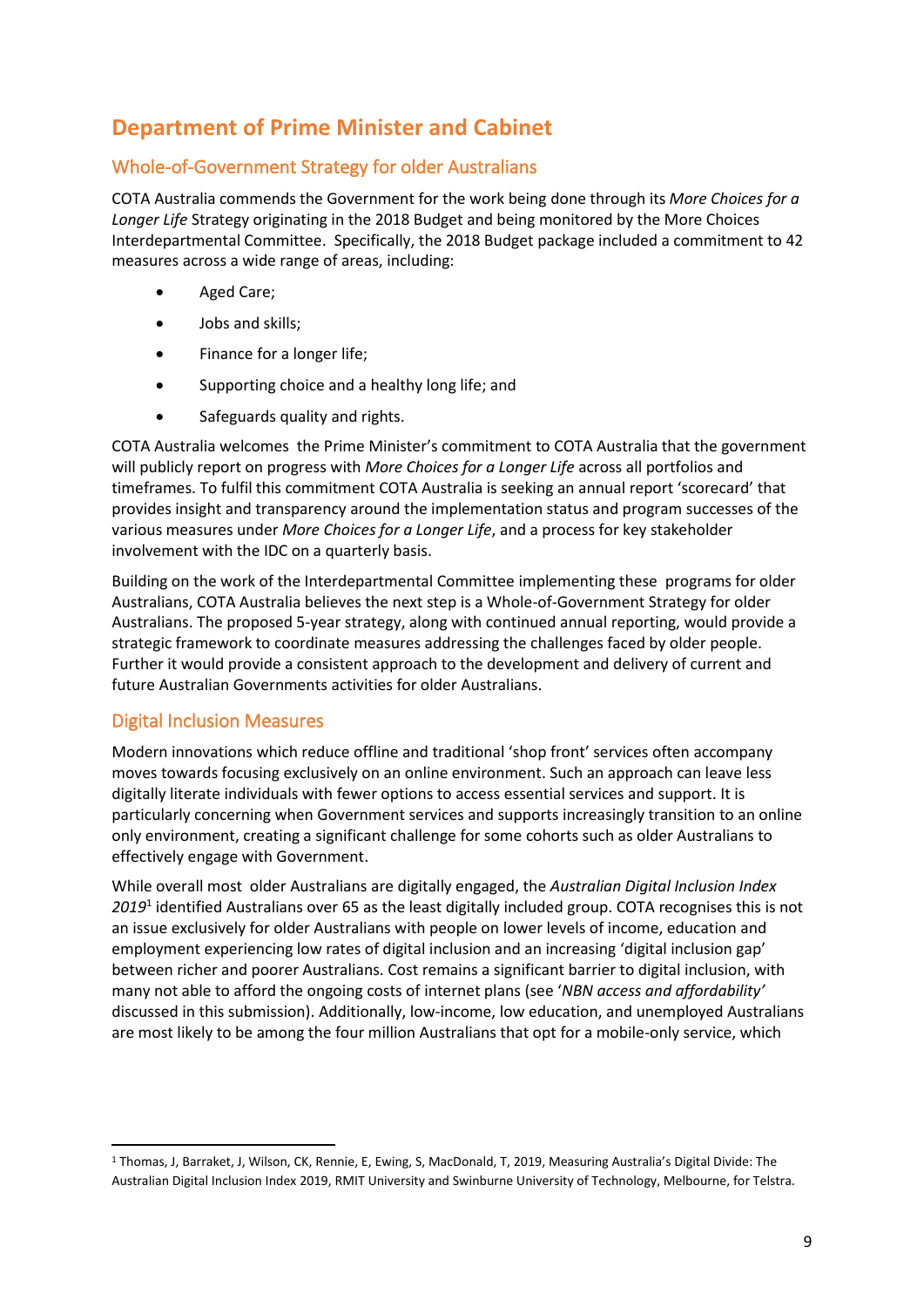further diminishes equitable access. The success of programs of peer education and digital mentors<sup>2</sup> demonstrate the value of engaging peers to train and support other older Australians.

Efforts must be taken to develop and implement strategies and initiatives to support digital access for all Australians. Government should also be supporting people to transition to government online services and must in addition continue to improve the offline service delivery for those who cannot, or do not want to, transition to an online environment.

#### **Department of Prime Minister and Cabinet measures:**

- Develop a whole-of-government strategy for older Australians.
- Develop and publish a check list of progress made on implementing the *More Choices for a Longer Life* measures.
- Fund the development of peer education initiatives to support older Australians develop digital literacy, including a focus to support vulnerable Australians.
- Develop initiatives to support older Australians transition to government online services. Include appropriate digital inclusion for older Australians accessing government services; and ensure the continuation of, and improvements to, offline service delivery.

<sup>2</sup> Dezuanni, M. L., Marshall, A., Cross, A., Burgess, J., & Mitchell, P. (2019). Digital mentoring in Australian communities: A report prepared for Australia Post.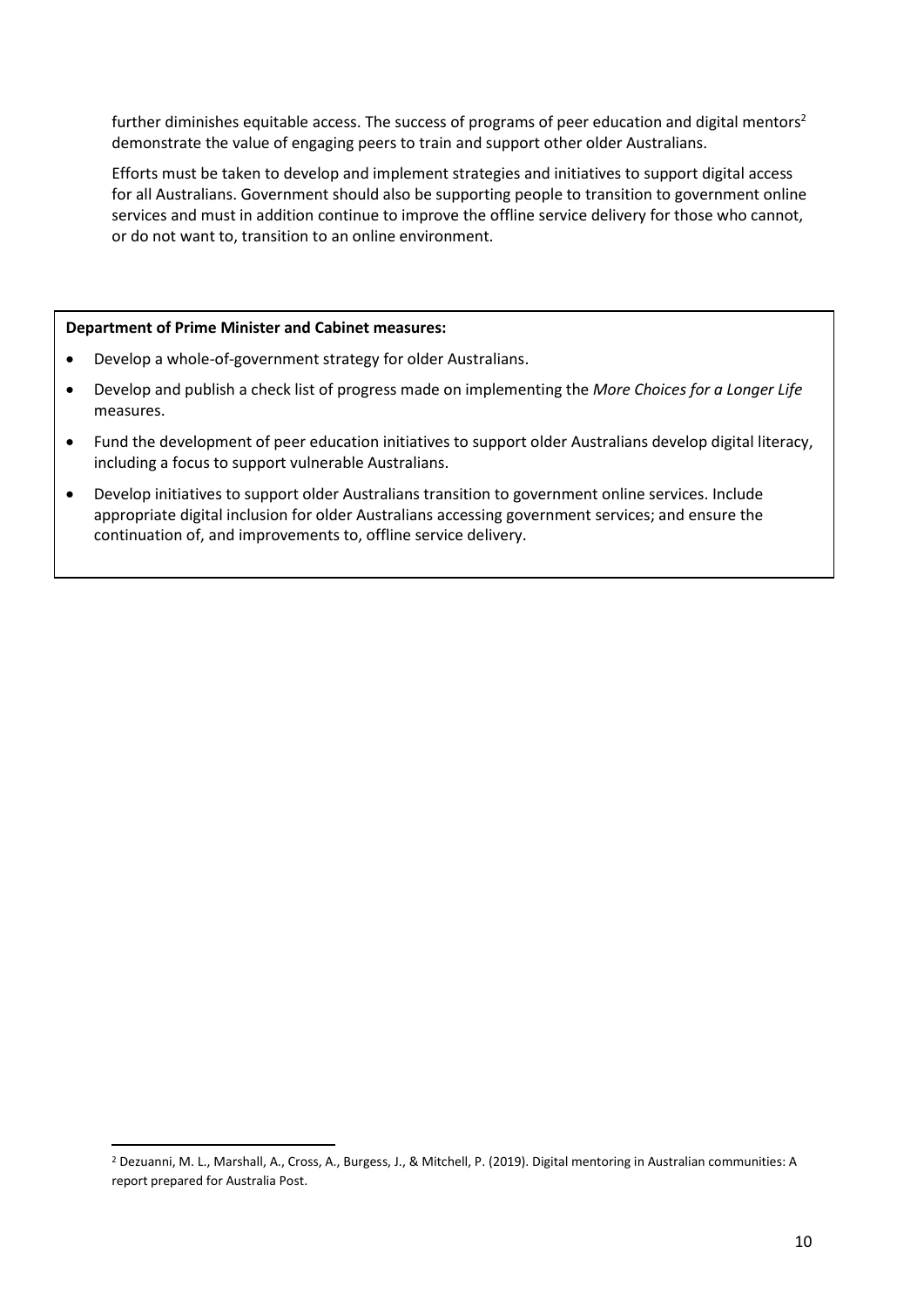# <span id="page-10-0"></span>**Department of Health**

## <span id="page-10-1"></span>Oral and Dental Health Measures

The oral and dental health system along with associated funding options are currently structured similarly for all the adult population in Australia. Such an approach fails to recognise that the associated health, economic and service access issues are considerably different for older people, particularly for those on low incomes and those living in residential aged care facilities.

The health implications associated with oral and dental health issues are significant for older people. Poor oral health compromises healthy ageing. Indeed there is a link between oral health and a range of chronic conditions and even reduced functional capacity<sup>3</sup>. Oral and dental care for older people in various types of residential aged care is often conducted on an ad hoc basis, with little structure to such services, and access to publicly-funded services is limited.

Mobile dental services are an effective way to reach people in residential aged care, or for those for whom travel is difficult. There are currently many State and Territory jurisdictions piloting mobile dental services, designed specifically to meet the needs of people living in residential aged care facilities.

The National Partnership Agreement on Public Dental Services for adults provided states and territories with \$350.3 million from 1 January 2017 to 30 June 2020, for services to around 580,000 adult public dental payments. COTA recognises that some older Australians will self-fund or use private health insurance to fund their dental needs, while others will seek no dental care. However, for those who seek dental/oral care via the public dental system, we are disturbed by the continued reports of increased wait times until dental work is completed.

We recognise that any future agreement from 2020 may require additional funds from the Commonwealth to reduce the wait times that older Australians, particularly those on low incomes and who live in a residential aged care facility. To ensure consumers receive benefits from additional investment by the Australian Government, we would recommend that:

- 1) The Commonwealth only contribute additional funds in the future NPA if the current level of contribution by the state or territory remains at the CPI adjusted amount in the current NPA, or higher.
- 2) The Commonwealth publish annual wait times from 'registration' on the waitlist, until service is provided and develop appropriate performance benchmarks by the end of the National Partnership period.
- 3) That a portion of increased funding through the NPA (and thus through the various state run public dental programs) be tied to the delivery of dental/oral health services in the private system for priority populations such as older Australians on low incomes. Such measures as dental 'vouchers' or other mechanisms should be designed to increase the geographical availability of public dental services and contribute to a reduction in wait times for public dental services.
- 4) That a portion of increased funding be tied to a trial of mobile dental services in every jurisdiction and that this trial includes within its remit delivery of services to residents of residential aged care facilities.

<sup>3</sup> Avlund, K. Holm-Petersen, P. Schroll, O. (2001). Functional Ability and Oral Health Among Older People: A Longitudinal Study from age 75 to 80. Journal of the American Geriatrics Society. 49:7.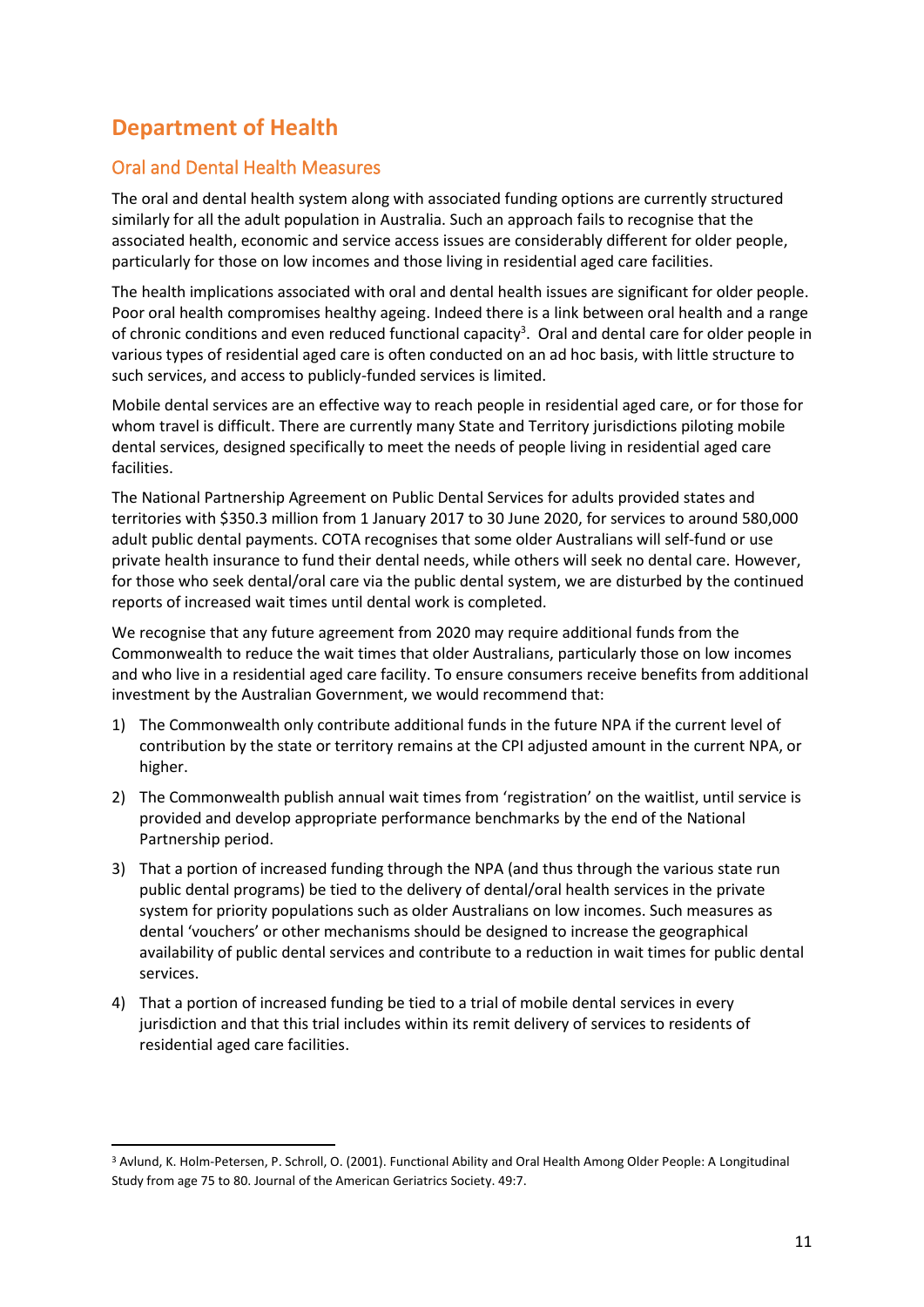## <span id="page-11-0"></span>Health Literacy and other preventative health strategies

At the core of COTA Australia's vision for older Australians is a health system in which safe and highquality care is determined by health and medical need, not by the age of the consumer or their ability to contribute financially towards their healthcare.

COTA Australia recognises that there are a number of national strategic frameworks being developed to build a consumer-centred approach to preventative health. Specifically:

- National Preventative Health Strategy (*in development*);
- National Strategic Framework for Chronic Conditions;
- National Obesity Strategy;
- National Tobacco Strategy;
- Health and Hospitals Reform Agreement.

Targeting modifiable risk factors is a key pillar of preventative health. Investing well in preventative health across the age spectrum will reduce costs long-term and improve quality of life. Recreationbased initiatives that are specifically tailored to older people have the double-benefit of improving long-term health outcomes whilst having the immediate benefit of improved social and community engagement. Programs targeting older Australians such as COTA's Strength for Life<sup>4</sup> and 'Eat to Cheat Ageing'<sup>5</sup> programs are examples of important initiatives for older Australians.

There is a considerable need to improve health literacy for older Australians and ensure access to health promotion. Navigating the pathways through the health system and other care support systems for older people can be a significant issue, for instance, when an older person is in hospital and needs to decide on their next place to live due to health and mobility consideration. This may be aged care in their home, or living with family members, or with support from their community, or in a residential care facility.

## <span id="page-11-1"></span>Mental Health

Mental health must continue to be a Government priority. COTA notes the Productivity Commission's current review into Australia's mental health system and its interim report focusing on prevention and early intervention. COTA strongly believes that early intervention must refer to the early intervention of the onset of mental illness *at any stage of life*. The focus of the Productivity Commission to date appears to be predominantly (almost exclusively) on early intervention based on life stage or age, and thus on the early intervention of supports for young people. Whilst COTA supports this critical work to ensure young people remain well over the course of their life, we also argue for the importance of ensuring that older people do not miss out because of this ageist approach to early intervention, as has been the case for too many years.

Ageism is endemic in all areas of our health system, including mental health. For older people, this may manifest in mental health related symptoms being mis-diagnosed or described as age-related illnesses. (For example, depression is a mental illness at any age, and depression is not a natural part of ageing!) The mental health of older people is a challenging area, requiring specialist training and supports. COTA Australia urges the government to fully and equitably consider the mental health needs of older people in the development, funding and implementation of all mental health strategies.

<sup>4</sup> Se[e https://www.cotasa.org.au/Programs/life/default.aspx](https://www.cotasa.org.au/Programs/life/default.aspx)

<sup>5</sup> Se[e https://www.cotatas.org.au/programs/peer-education/eat-to-cheat-ageing/](https://www.cotatas.org.au/programs/peer-education/eat-to-cheat-ageing/)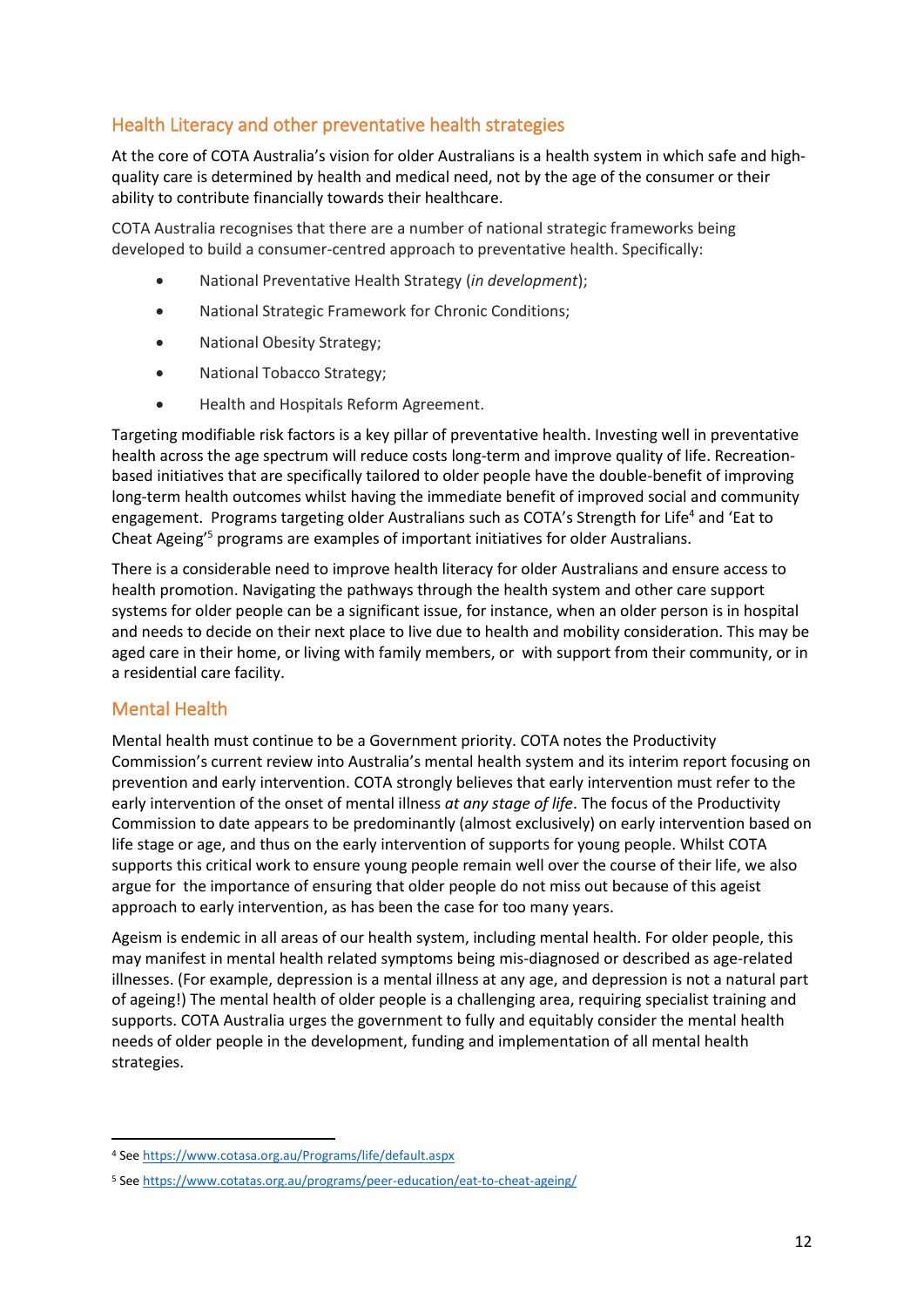#### **Department of Health (Dental and Oral Health) Measures:**

• That the Commonwealth increase its contribution towards the *National Partnership Agreement on Public Dental Services*, in order to reduce wait times for vulnerable cohorts such as older Australians and include performance benchmarks to provide support for people in Residential Aged Care Facilities. Such increased funding should include a requirement for state and territory contributions to remain at current levels or increase; the publication of annual wait times from point of registration; that a portion of funding be used to reduce waitlists using private dental services; and that a portion of funds be used to trial mobile dental services that deliver services to aged care facilities.

#### **Department of Health (General Health and Mental Health) Measures:**

- Design programs for 'older Australians aged 65 and over who are on low incomes' and 'older Australians living in Residential Aged Care Facilities' as two focus groups within the National Women's and National Men's Health Strategies.
- Increase preventative programs to support the health of older Australians such as health literacy, and health promotion. Consider the use of peer education and health advocacy models.
- Develop greater coordination and integration in the health system with other care support systems, such as aged care, home care, and support from the community.
- Increase funding and support for Advanced Care Planning and Advanced Care Directives education.
- Fully and equitably consider the mental health needs of older people in the development, funding and implementation of all mental health strategies.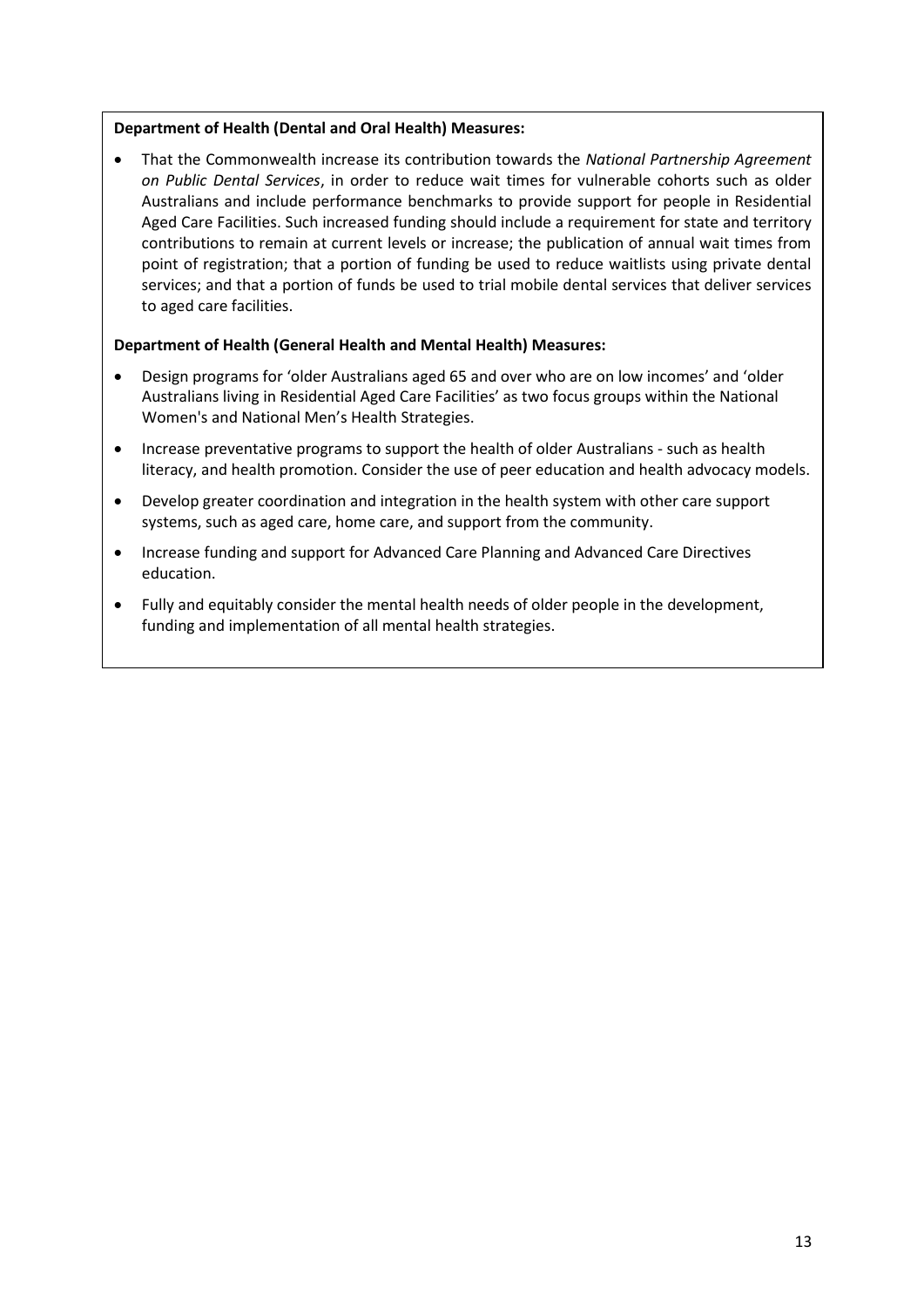# <span id="page-13-0"></span>**Department of Health (Aged Care)**

The Royal Commission into Aged Care Quality and Safety has made clear that services for older people in Australia need a substantial overhaul. The historical piecemeal, ad hoc and cherry-picking approach to of review reform recommendations has been demonstrated at the Royal Commission to be ineffective and requiring significant change.

COTA believes there must be a comprehensive, accessible, transparent and equitable aged care system, focused on the individual and diverse needs of older people. Core pillars of the system must be the 'consumer experience' and the consumer's ability to exercise 'choice and control'.

Throughout 2020 COTA will articulate its vision for the future of aged care, both through the mechanism of the Royal Commission and in its general advocacy with Government about the ongoing recommendations from prior reviews and government decisions not yet implemented by Government.

## <span id="page-13-1"></span>Continuing to implement reforms currently underway

COTA believes that the Government can and should continue to implement reforms while the Royal Commission enquires about the future of Aged Care. This includes the full implementation of the recommendations of the Tune Review as well as the Carnell and Paterson Reviews along with the implementation of an integrated Care at Home program.

COTA was pleased to see that Government provided a firm commitment in its response to the Royal Commission's Interim Report 'Neglect' that it would continue to proceed with developing a unified care at home system, along with a single assessment workforce. This is critical work which should continue to be fully funded in the budget.

While COTA will have further to say prior to the budget in relation to transforming the aged care system, we note three particularly critical aspects of our COTA's *5 Urgent Fixes in Aged Care* that calls for the Government to:

- 1) **Ensure all older Australians no longer have to wait for home-based care more than 60 days<sup>6</sup> .** This was estimated by the Department of Health to cost between \$2-\$2.5Billion dollars per year. COTA recognises the workforce implications of increasing care for more than 120,000 Australians will necessitate a 2-3 year window for such a plan to be implemented.
- 2) **Give more power to consumers by giving them control over their residential care funding, and remove the restraint of ACAR allocation of beds so providers can grow in response to consumer demand (and not be protected if they are not in demand).**  This decision was announced in principle in the 2018 Budget subject to an Impact Study to set out the steps needed to implement it. Government has dragged its feet on the Impact Study which was only completed this January. COTA welcomes the Completion of the Impact Study and government should now implement it without further delay.
- 3) **Fix the aged care workforce by increasing the numbers of aged care staff, especially personal care workers and allied health professionals; creating better career pathways; and changing the workforce culture to be consumer directed.**

COTA supports the implementation of most of the Aged Care Workforce Taskforce recommendations, in particular measures that improve number, quality and mix of aged care staff.

 $6$  COTA originally proposed no longer than three months from making an appointment for an assessment, but Minister Colbeck has publicly articulated a goal of 60 days, so COTA obviously supports this shorter target. It a long way from a median 34 months for a Level 4 HCP.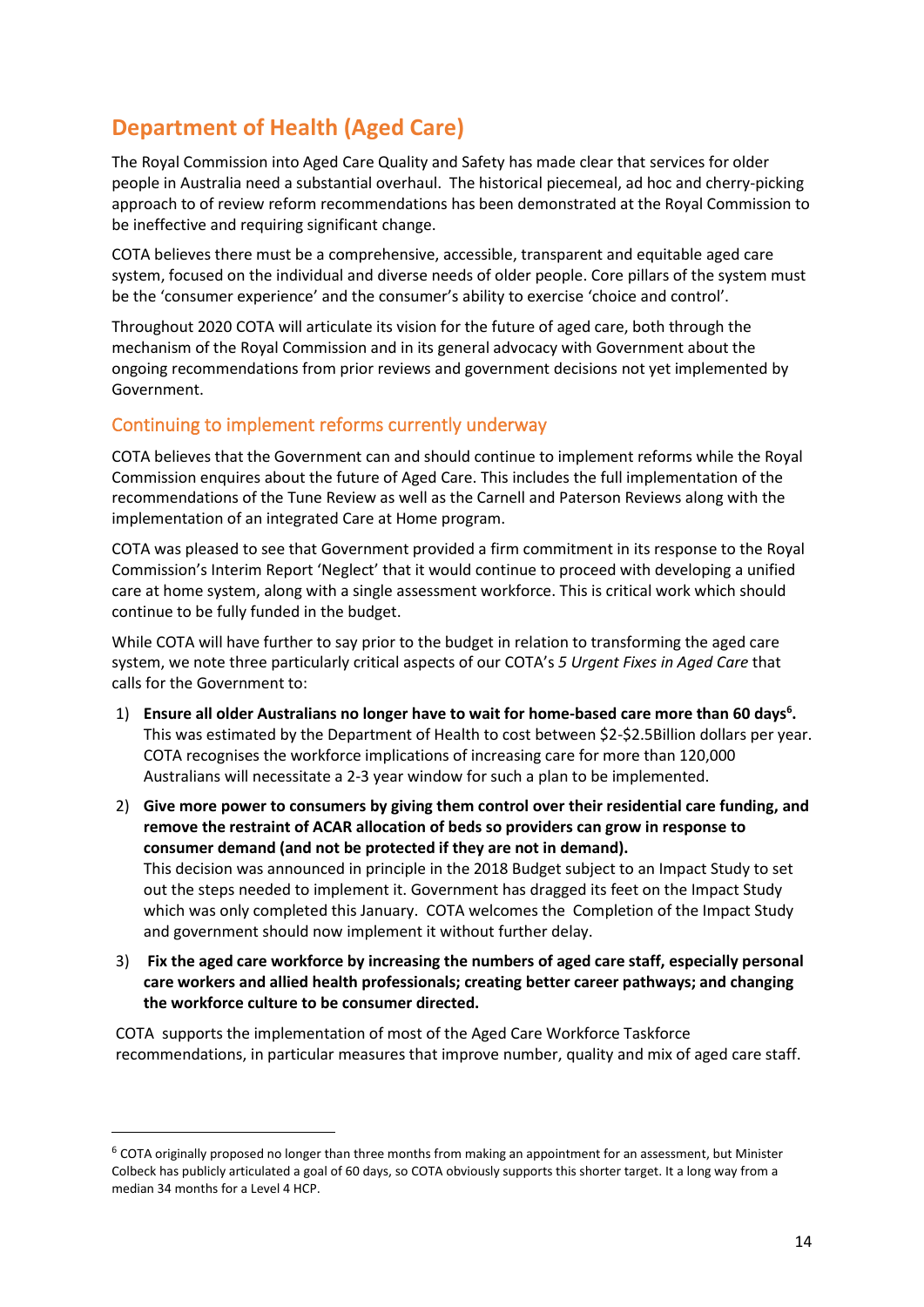Once again, however, between the aged care industry and government, little has been achieved since the Taskforce Report was delivered to government in June 2018. It's time for concerted action.

# <span id="page-14-0"></span>Ensuring funds are available to immediately implement Aged Care Royal Commission recommendations

While COTA recognises that some Royal Commission recommendations delivered in November 2020 may require costing and consideration for funding in the 2021 budget, several recommendations are likely to be able to commence before then. COTA would urge the Government to ensure it provisions billions of dollars in the 2020/21 financial year towards commencing the implementation of the Royal Commission recommendations.

COTA believes that an essential element of effective implementation of the Royal Commission's recommendations will be the co-designing of processes and policies with older Australians. During critical stages of implementation, the Government must facilitate direct engagement by older Australians, their families and friends who have lived experience of the aged care system.

# <span id="page-14-1"></span>Aged Care Navigation

The Aged Care System Navigators consortium, led by COTA Australia, is trialling a variety of navigation models in 64 locations across the country. The Royal Commission noted the significant need for the Aged Care Navigators yet reserved its view on what model of navigation would best suit the future of the aged care system.

The current funding for the Navigators trials will cease on 30 June 2020. COTA notes that the Royal Commission has mentioned in its Interim Report its intention to discuss the importance of Navigators as part of its final report. Further COTA notes the announcement that a change to aged care assessments will occur from April 2021 and that the Government implemented its budget commitment for \$10M over 4 years for CALD Aged Care Navigators as part of MYEFO 2019. We recognise that these important announcements may impact the future models of any Aged Care Navigator programs.

Should the Government elect not to roll out the trials to a full program until after the Royal Commission's final report, COTA Australia would urge the Government to continue the Trials for a minimum of a one-year period to ensure the expertise, skills and capacity built up within the trials are maintained.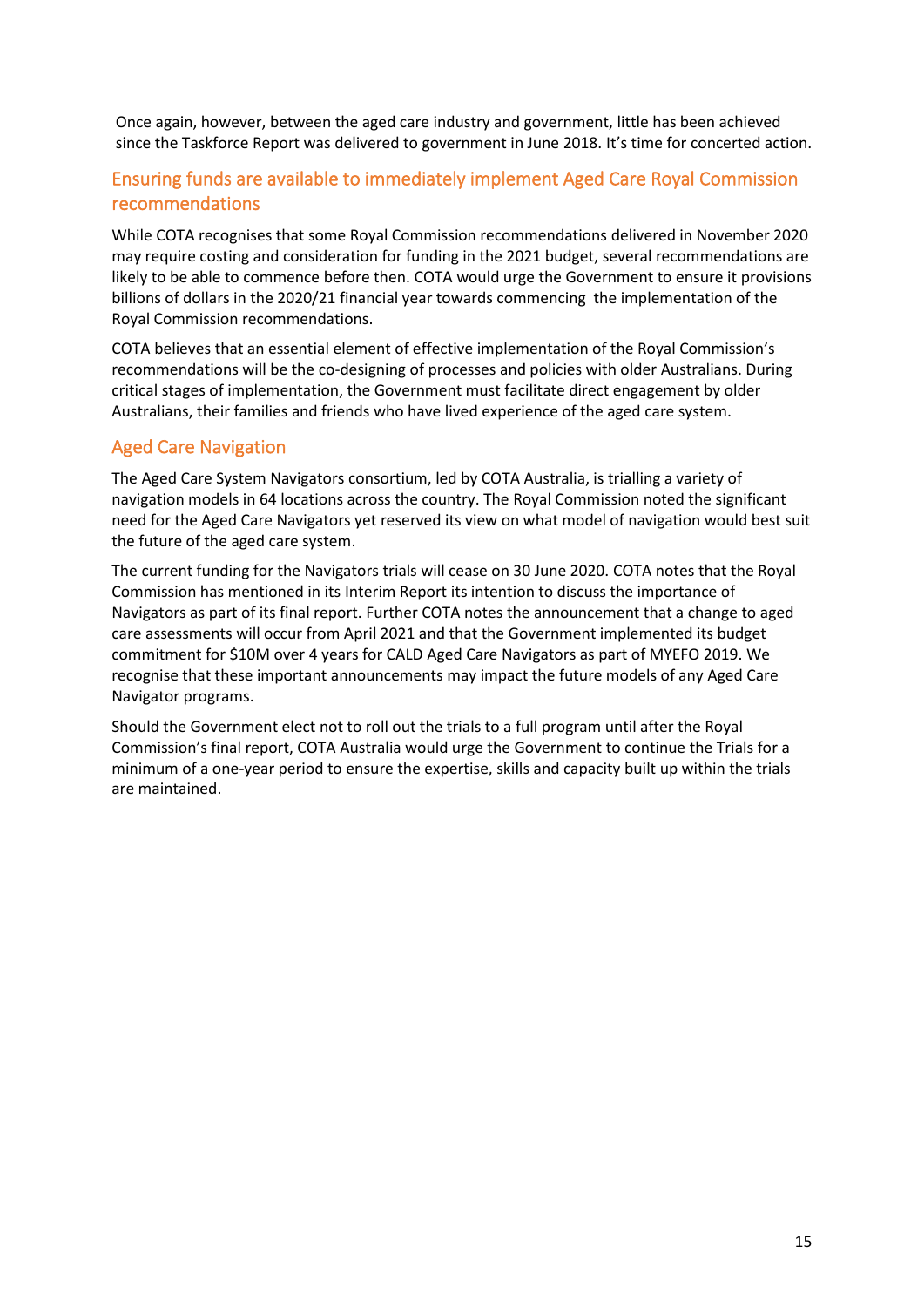#### **Department of Health (Aged Care Measures):**

- Allocate in the 2020-21 Budget funding provisions to support the implementation of the Royal Commission recommendations from December 2020.
- Provide funding for consumer consultation and input into the design and implementation of the future aged care system.
- Commit to a definite timetable and implementation plan to reach an additional \$2-\$2.5 billion funding per year for home-based care services to reduce wait times so that no consumer will need to wait more than 60 days within two years.
- Fund the transition of the existing Aged Care System Navigators pilots to a full program of Navigators available across the country.
- Announce and fund the implementation plan to place the funding of residential care into the hands of consumers and abolish the ACAR allocation system in accordance with the in principle decision of the government in 2018 and the recommendations of the Impact Study just completed.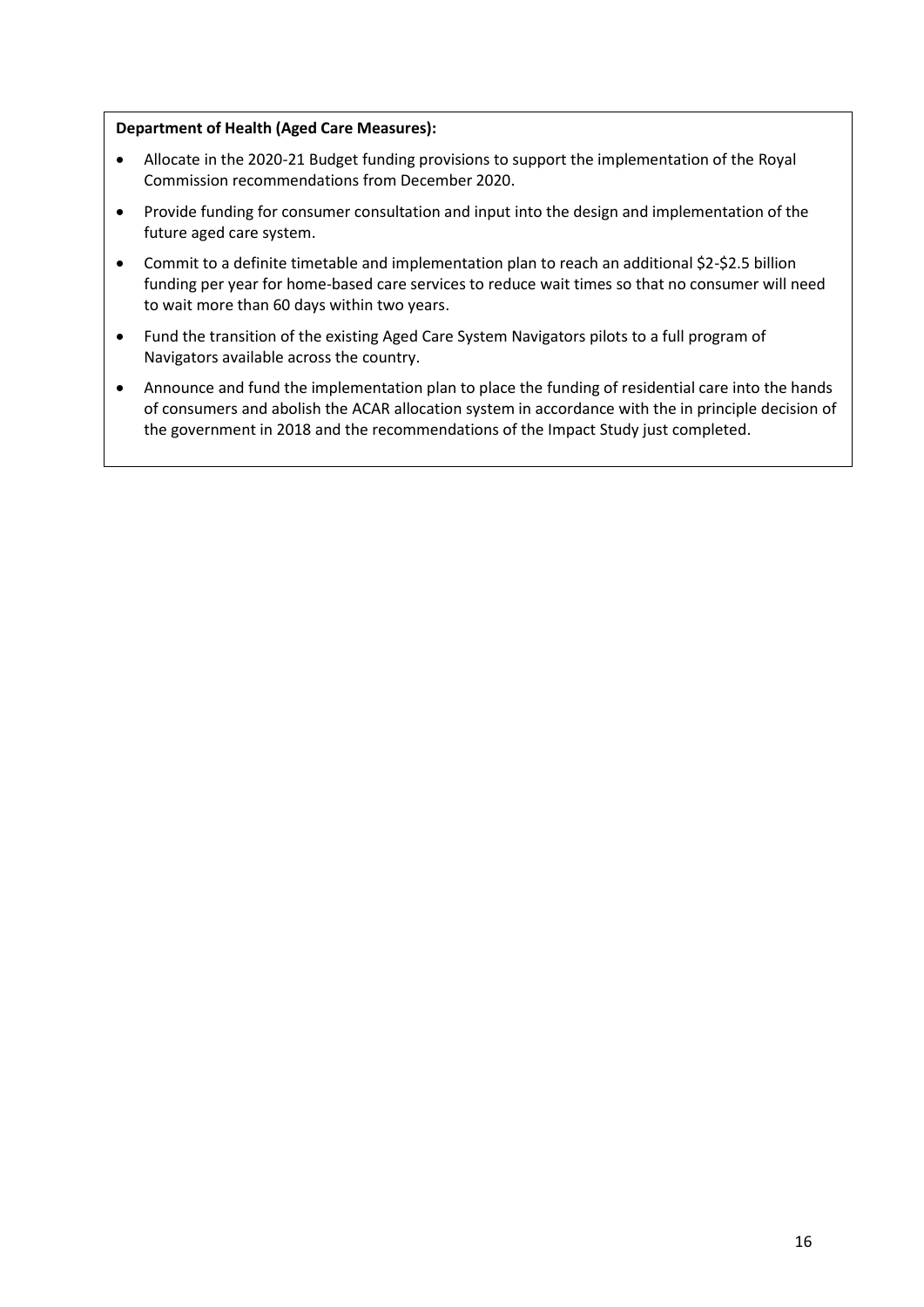# <span id="page-16-0"></span>**Department of the Treasury**

## <span id="page-16-1"></span>Retirement Incomes Review

On 27 September 2019, Federal Treasurer Josh Frydenberg announced a Retirement Incomes Review. COTA had long called for such a review to investigate how the different parts of Australia's retirement incomes system interacted with each other and how the system and its components can achieve more optimum outcomes in an equitable and sustainable way.

The Review Panel will provide its final report to the Government by 30 June 2020 to assist the Government in developing a fact base of information about retirement income policy and practice as they exist and operate today and the likely implications of them into the future.

COTA welcomes the establishment of this Review on the broad basis for which COTA (and others) advocated as we believe it will identify inequities in the system and lend credence to our proposition that Government will need to adjust some of the current policy settings for retirement incomes, either in the 2021/22 budget or during the next term of Government.

In preparation for such measures, we anticipate that Government will consult with stakeholders on the key findings of the Review, prior to making any changes to Australia's retirement income system. Two key groups who should be included in any consultations are older Australians already in retirement and mature age workers nearing and preparing for retire. We request therefore that funding should be allocated to conduct structured consultations with consumers in 2020/21 about the design of and impact of any potential policy changes to retirement income policies.

## <span id="page-16-2"></span>Independent Retirement Income Advice

COTA's 'State of the Older Nation' report<sup>7</sup> surveyed older Australians (aged 50 and over). It identified that more than one in two (53%) of older people felt that the rising cost of living is leaving them behind (for those renting their homes this was 71%, and for those living with a disability 65%). One in five (20%) of older people surveyed indicated that they do not have any money to spend on leisure or social activities. Moreover, one in four of those surveyed felt insecure about their finances being able to meet their needs for the rest of their lives. A total of 12% advised they had overdue bills due to payment difficulties. Simply put, older Australians are struggling to keep up with the cost of living pressures.

COTA therefore believes there is a need to improve the adequacy, equity and sustainability of retirement incomes for the many older Australians on low and fixed incomes who are particularly affected by increased pressure on costs of living.

It is understandable that older Australians become frustrated when the retirement rules change unpredictably, which can impact on their living standards. This is particularly problematic when changes are retrospectively applied to consumers already in retirement who have little ability to adjust their finances which were based on the old rules.

An independent body is needed to provide greater confidence for those who have planned their retirement incomes. COTA proposes that while the Government (as the elected representatives) should continue to have the final say on all Government policies there is merit in considering a mechanism to provide arms-length and independent advice of any changes prior to Government finalising its decisions. This should include publicly available impact modelling of options and recommendation of appropriate transitional arrangements to protect older Australians already in retirement. Such a body should include representatives of older Australians and be tasked with providing a report once every 5 years on the state of retirement incomes.

<sup>7</sup> <https://www.cota.org.au/wp-content/uploads/2018/12/COTA-State-of-the-Older-Nation-Report-2018-FINAL-Online.pdf>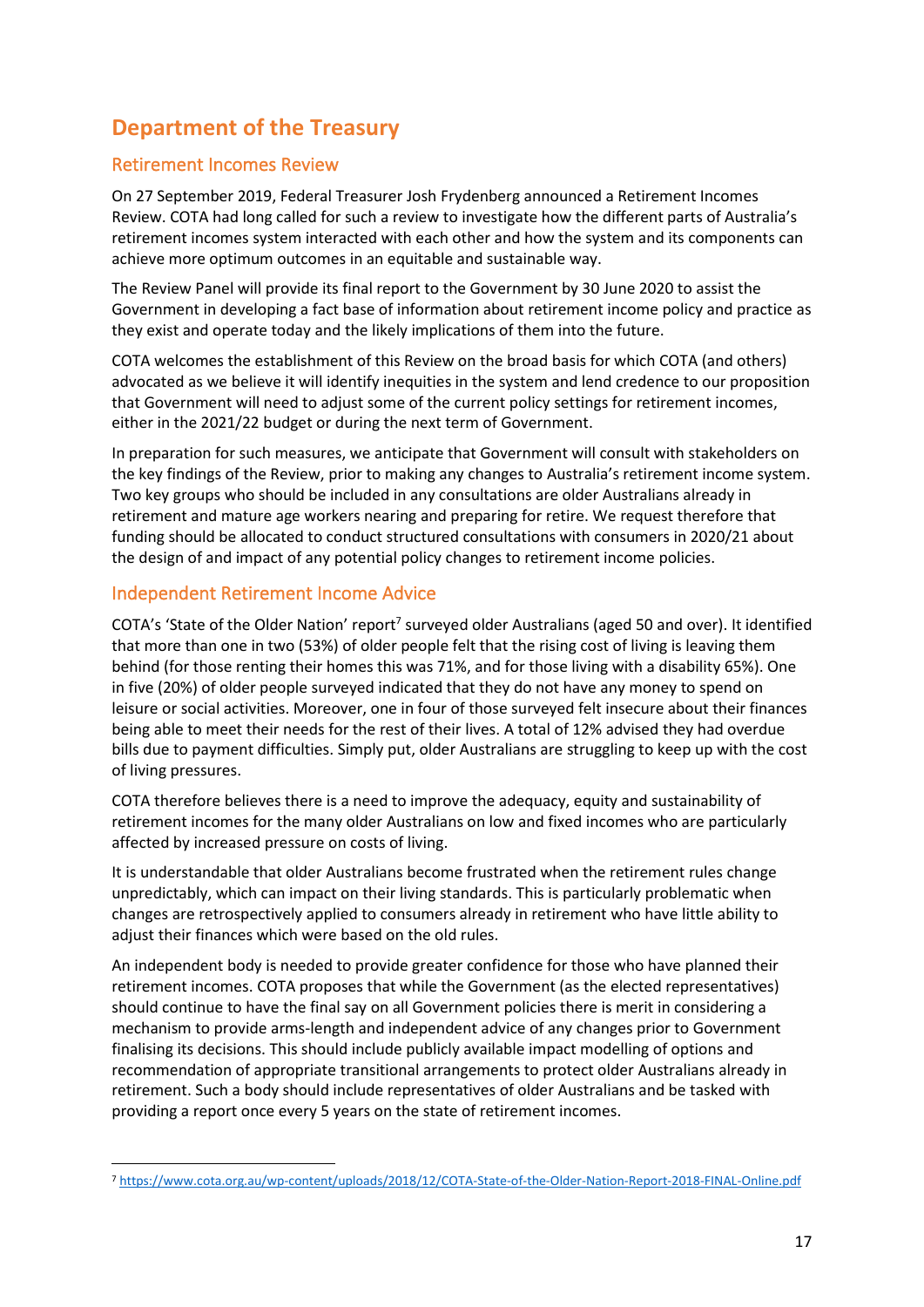# <span id="page-17-0"></span>Financial Literacy

The level of financial literacy required for older people to effectively manage their financial security has become greater in recent years. This is due to factors such as the growth in online financial services and reduction in face-to-face services; more people now having a more complex mix of age pension and superannuation; and the common poor standards of consumer engagement and service provision by financial services institutions.

The Australian superannuation system is one of the most sustainable in the world. However, it achieves this in part by placing much of the risks to retirement income adequacy (e.g. longevity risk, investment risk) on superannuants themselves. Government makes it compulsory for almost all to contribute to their superannuation but provides almost no support to people to understand the system and its opportunities and risks.

We are also now in an era of low growth and low investment return for traditional retirement investments held by individuals, such as term deposits. This adds to the pressures on many retirees living standards, and faces them with the dilemma of whether to put their savings in higher earning investments, such as equities and managed funds, when they have no experience with and knowledge about how you do this on a sound and lower risk basis.

Despite the significant allocation of funds by ASIC to Ecstra (formerly Financial Literacy Australia), there has been little action to address the significant and systemic gaps in the financial literacy of many older Australians.

A range of other challenges for may retires include when a retiree's partner passes away and that partner handled the family finances; and lower income retirees tend to be vulnerable to financial scams and to forms of consumer credit (such as the use of Afterpay and similar instantly-approved loans, or worse still, pay day lenders) which see older people take on additional debt, without being sure of interest rates or other hidden fees and charges.

Financial literacy measures that we urge the Australian Government to consider include:

- Development of a program of support services and resources to assist older Australians understand, navigate, plan and manage finances in the current financial environment. Particular focus should be given to supports for older Australians more likely to be vulnerable to significant risk, whether due to low incomes and assets or lack of capacity to manage the risks of even modest investment decisions.
- Provide greater resources for the early identification of older people facing financial hardship or in significant need of support in planning and managing their finances.
- Consider the use of trained peer education models to support older Australians, with a focus on support for vulnerable people.

Combined, these measures would be important steps to assist more older Australians to manage their own finances and assets and prevent them from slipping into unnecessary poverty or debt.

## <span id="page-17-1"></span>Budget impact reports

From 1983-2013, the Federal Government released a Women's Budget Statement, analysing the impact of the annual budget on women and girls. This is in recognition that many aspects of budgetary reporting disproportionately affect women. Older women, for example, are likely to be most impacted by changes to housing and retirement income policy. This is due to historical structural and economic imbalances between genders, including the gender pay gap and division of labour. COTA Australia supports calls from a range of leading women's sector organisations, including the Women's Electoral Lobby, to reinstate gender budgeting in Australia.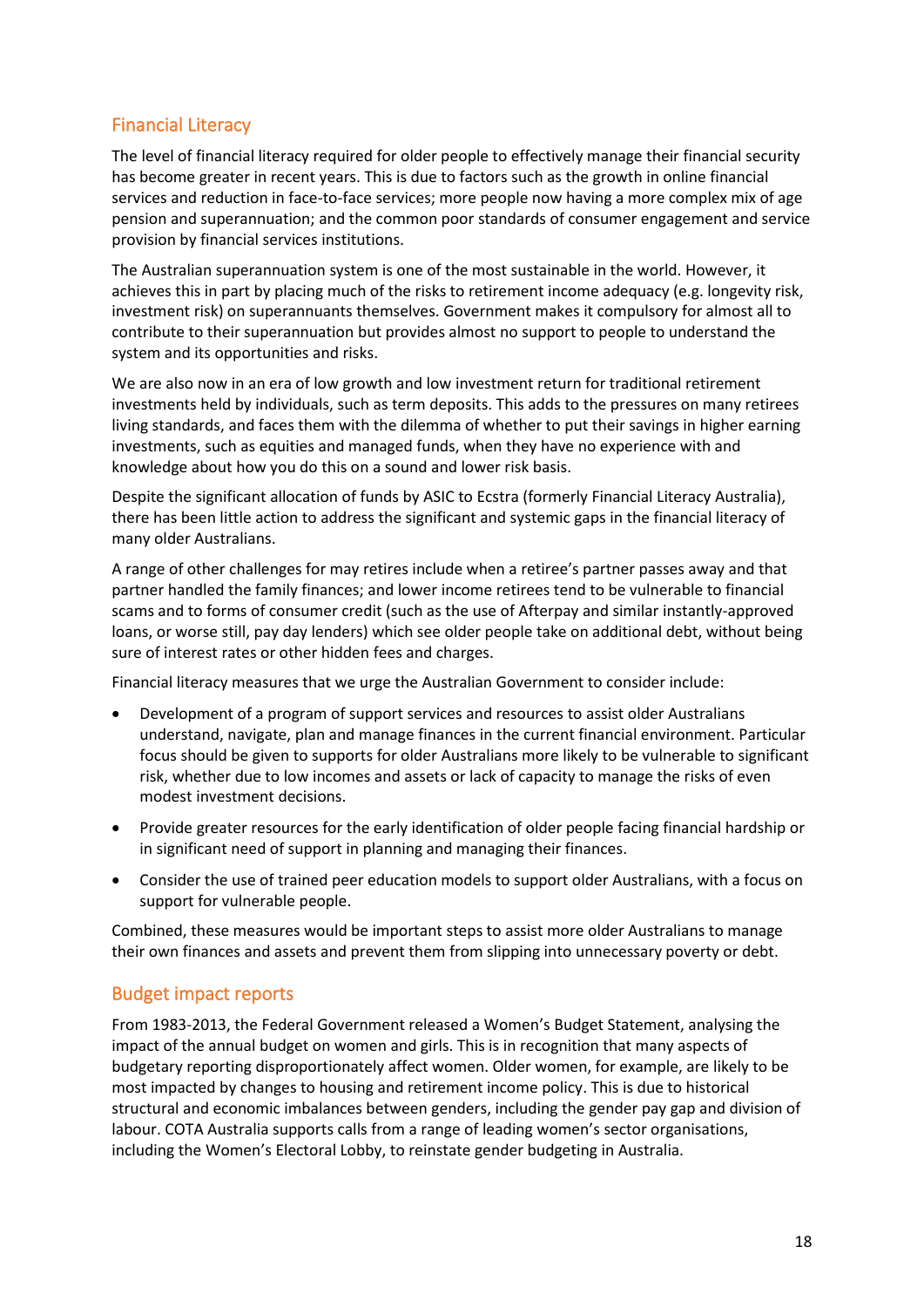In addition, COTA recognises the distorted discussions in the Australian public about the 'cost' of older pensioners and other welfare benefits. The Retirement Income Review's discussion paper has indicated a significant portion of Government support for all ages is in the form of tax concessions and other benefits provided which flow into superannuation balances. The budget readily provides information on the amount of expenditure in that year on measures such as the 'age pension' but does not provide forecasts as part of the budget on the value of individual tax expenditure items (or otherwise known as taxation revenue foregone). Instead a tax expenditure statement is made at a time other than Budget or MYEFO articulating all the individual items where foregone taxation has been spent<sup>8</sup>. In these statements of revenue foregone, the concessional taxation of superannuation is second only to the principal residence exemptions in terms of the overall size of its contributions.

Transparency of all direct and indirect costs to revenue to produce public policy outcomes is an important tool for the public to understand how taxes are raised and used on their behalf. COTA proposes that the annual Budget papers identify both gross and net expected taxation revenue, articulating the anticipated revenue foregone due to a variety of current and budget policies included within the Budget.

#### **Department of the Treasury Measures:**

- Fund consumer consultations about any proposed policy changes to retirement income policies in light of the fact base established by and findings of the Retirement Income Review.
- A body independent of Government, that includes representatives of older Australians, should be established to provide advice and impact modelling to Government on proposed changes to retirement incomes and a report on retirement incomes once every 5 years.
- Fund financial literacy programs that educate older Australians (including those with low and modest incomes) on how to manage their finances in current financial environments. Consider use of peer education models.
- Introduce a budget impact report that includes a reinstated 'Women's Budget Statement' and the gross and net expected taxation revenue for a range of different taxation policies.

<sup>8</sup> See for example 2017 Tax Expenditures Statement available at[: https://treasury.gov.au/publication/2017-tax](https://treasury.gov.au/publication/2017-tax-expenditures-statement)[expenditures-statement](https://treasury.gov.au/publication/2017-tax-expenditures-statement)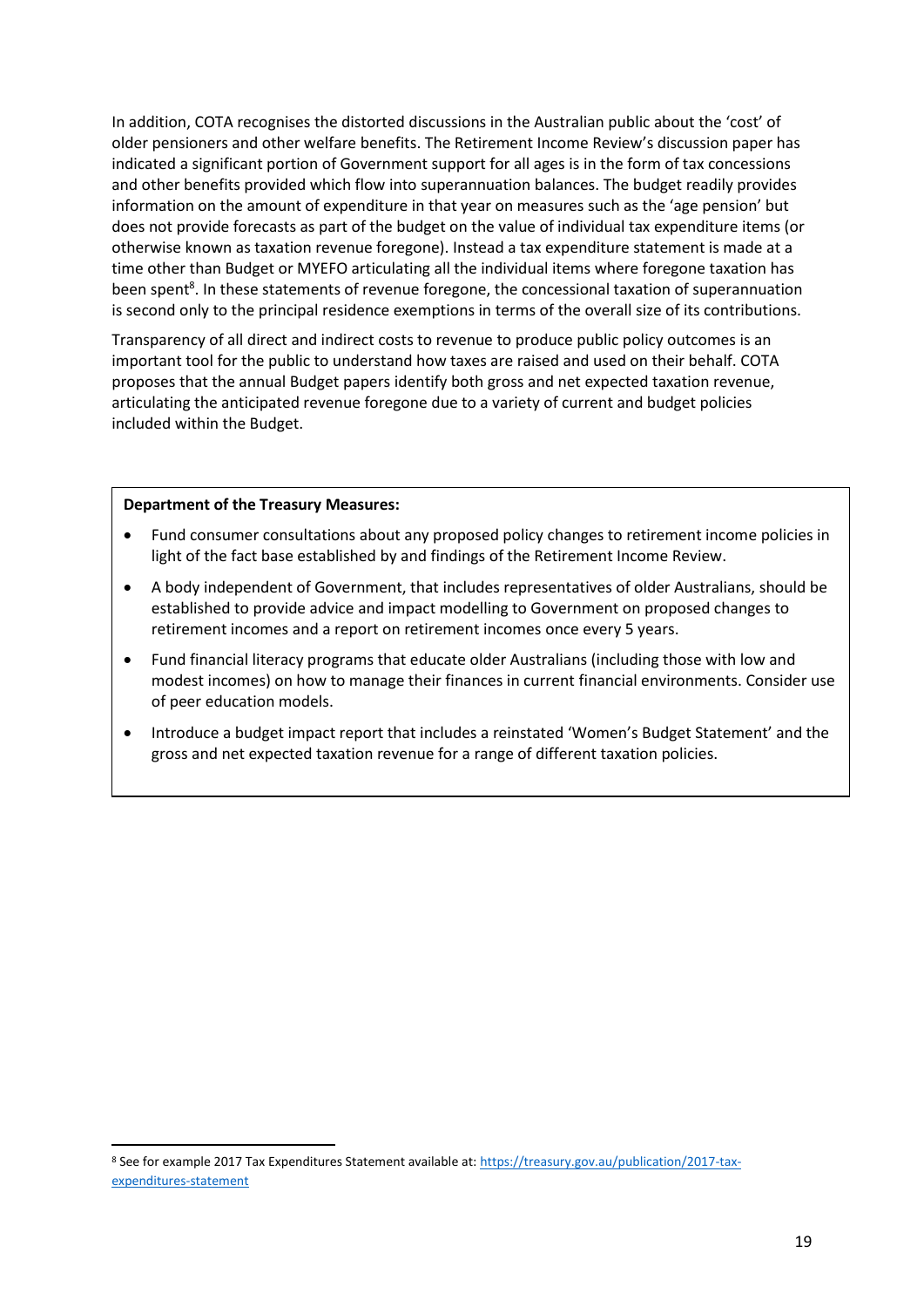# <span id="page-19-0"></span>**Department of Education, Skills and Employment**

## <span id="page-19-1"></span>Mature Age Employment Measures

Many older Australians seek to remain in employment for longer periods for reasons such as needing the income, connection to colleagues and community, and skills development. COTA supports flexible Government measures that support and enable older Australians to continue to work in flexible work arrangements beyond the age they are eligible for the age pension. Indeed, many older Australians have rejected the notion of a fixed age 'retirement' opting instead for a change in their working habits, while continuing active employment.

Research from Deloitte Access Economics in 2015 found the flow-on effects of a longer work life can mean increased retirement savings, reduced welfare costs for future governments, greater social inclusion and improved health outcomes over time<sup>9</sup>. Yet age-related bias and unlawful discriminatory practices exist with up to 30% of employers reporting they are reluctant to hire workers over a certain age<sup>10</sup>. So, support and enablement of continued employment necessarily also means action to tackle barriers to employment such as ageism and age discrimination.

COTA welcomes measures that contribute to the financial security of older people in 'retirement' years. However, the benefits are not only to the individual, but given changing population demographics, are also beneficial to the broader economy. The 2016 Golden Age index by PwC found that if Australia's employment rate for workers aged 55 years plus (52%) was to increase to Swedish levels (74%), the potential gains to the Australian economy could be about \$69 billion<sup>11</sup>. Of that, \$57 billion could be achieved by increasing employment participation for people aged 55 to 64.

As a major employer, the various departments of the Australian Government have the opportunity to demonstrate leadership in mature age employment. One-way leadership of doing so is annual publication of the percentage of Australians over 50 in the public service. This may include the percentages of successful applicants from outside the APS, current contractors and permanent members of the APS. Best practice would include a comparative metric for under 50-year-old of all items and the modelling of benchmark levels that each Department should reach on the number of older workers they should aspire to employ. To achieve such benchmarks, programs may need to be developed on better retention and recruitment strategies for older workers.

## <span id="page-19-2"></span>Restart Wage Subsidy

Programs such as *Restart Wage Subsidy* has been a positive step towards addressing underemployment and unemployment in Australians over the age of 50. However, many employees find that their employment has been discontinued after a relatively short employment period, once the initial boost from the subsidies lapse. COTA believes a variety of measures need to operate in tandem to make any significant impact, and we note that a number of initiatives are being trialled as part of *More Choices for a Longer Life*. In terms of financial incentives COTA believes an ongoing reduction of tax on small to medium businesses for each mature age employee may be a more sustainable policy that encourages retention of mature age employees for longer periods, and is worth trialling.

<sup>9</sup> Deloitte Access Economics. 2015. *Increasing participation among older workers: The grey army advances.* Prepared for the Age Discrimination Commissioner, Australian Human Rights Commission.

<sup>10</sup> Australian HR Institute. October 2018. *Employing Older Workers Research Report*. Prepared for the Australian Human Rights Commission.

<sup>11</sup> PwC, June 2016. *PwC Golden Age Index: How well are OECD economies harnessing the power of an older workforce?* Australian edition. Accessed at[: https://www.pwc.com.au/publications/assets/people-golden-age-index-jun16.pdf](https://www.pwc.com.au/publications/assets/people-golden-age-index-jun16.pdf)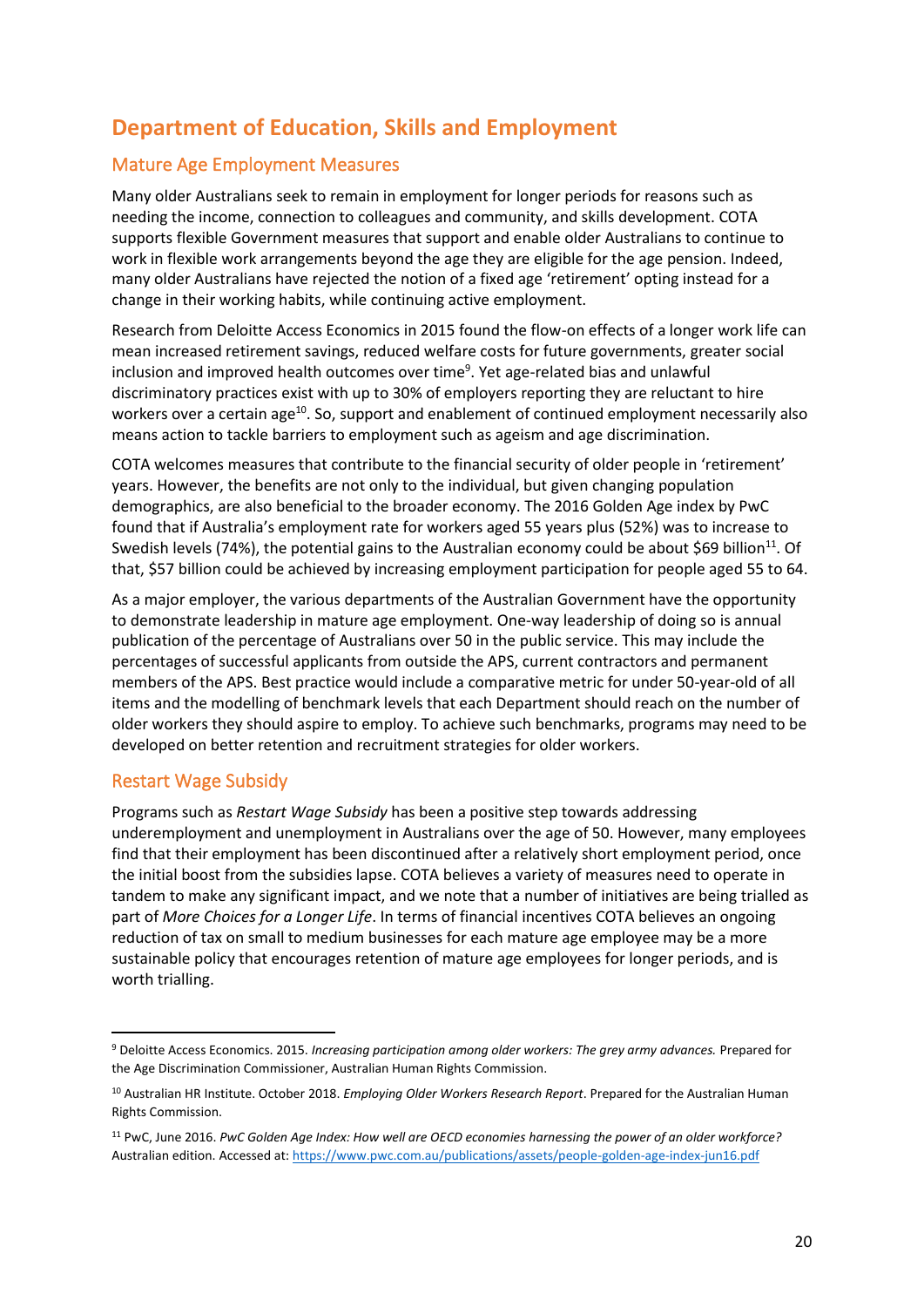# <span id="page-20-0"></span>Skills Checkpoint

The Skills Checkpoint for Older Workers provides older workers with individually tailored assessments, referrals and advice on how to best use their existing skills in the workforce or identify opportunities for upskilling. COTA support the Skills Checkpoint, but note that transparency and effectiveness of the measure could be increased by:

- Reviewing and publishing the statistics of participants captured by the Skills Checkpoint for Older Workers online tool; and
- Integrating the Skills Checkpoint for Older Workers with the Better Ageing 45-year and 65 year online check-up to provide one portal for older Australians.

## <span id="page-20-1"></span>JobActive

JobActive contracts must better consider the needs of older workers and provide specific supports to them. Ageism and employment discrimination remain a major issue for many older Australians who are seeking to re-enter the workforce or secure employment after termination. JobActive providers must be equipped with the skills and knowledge to meet the workforce search needs of and issues facing older Australians. We hear too often of JobActive providers telling mature age unemployed people that they need to accept "that their age is against them" in terms of finding a job. This is unacceptable. Older Australians continually tell COTA that ageism is one of the biggest barriers they face in finding a job. Understanding the barrier of age discrimination, and assisting potential employers and employees to navigate this, requires specialist skills. To this end, COTA Australia recommends the development of specialist jobseeker agencies specifically skilled in the needs of older workers.

#### **Department of Education, Skills and Employment Measures:**

- Annually publish the proportion of successful applicants aged 50 and over accepted for employment (permanent and contract) in the Australian Public Service (APS) as compared to all applicants of the same age cohort (aged 50 and over) to the APS. For comparative purposes, publish the proportions of successful applicants aged 49 and under accepted for employment to the APS, in relation to all applicants of the same age cohort (49 and under).
- Model benchmark mature-age employee levels by all Australian Government Departments and trial approaches within the Australian Public Service to retain and employ mature age workers.
- Provide practical guidance to employers on mature age employment retention and attraction.
- Implement initiatives to reduce and ultimately prevent age-related bias and unlawful discriminatory practices towards older people in employment.
- Improve the Skills Checkpoint for Older Workers program by publishing the statistics of participant response to the online tool and integrate the program with the Better Ageing 45yo and 65yo check-ups.
- Increase skills development support for older people, including in the area of retraining.
- Develop specialist job seeker agencies specifically skilled in the needs of older unemployed people.
- Develop further initiatives to address the underemployment of older Australians in collaboration with older people, employer peaks and the COTA Federation.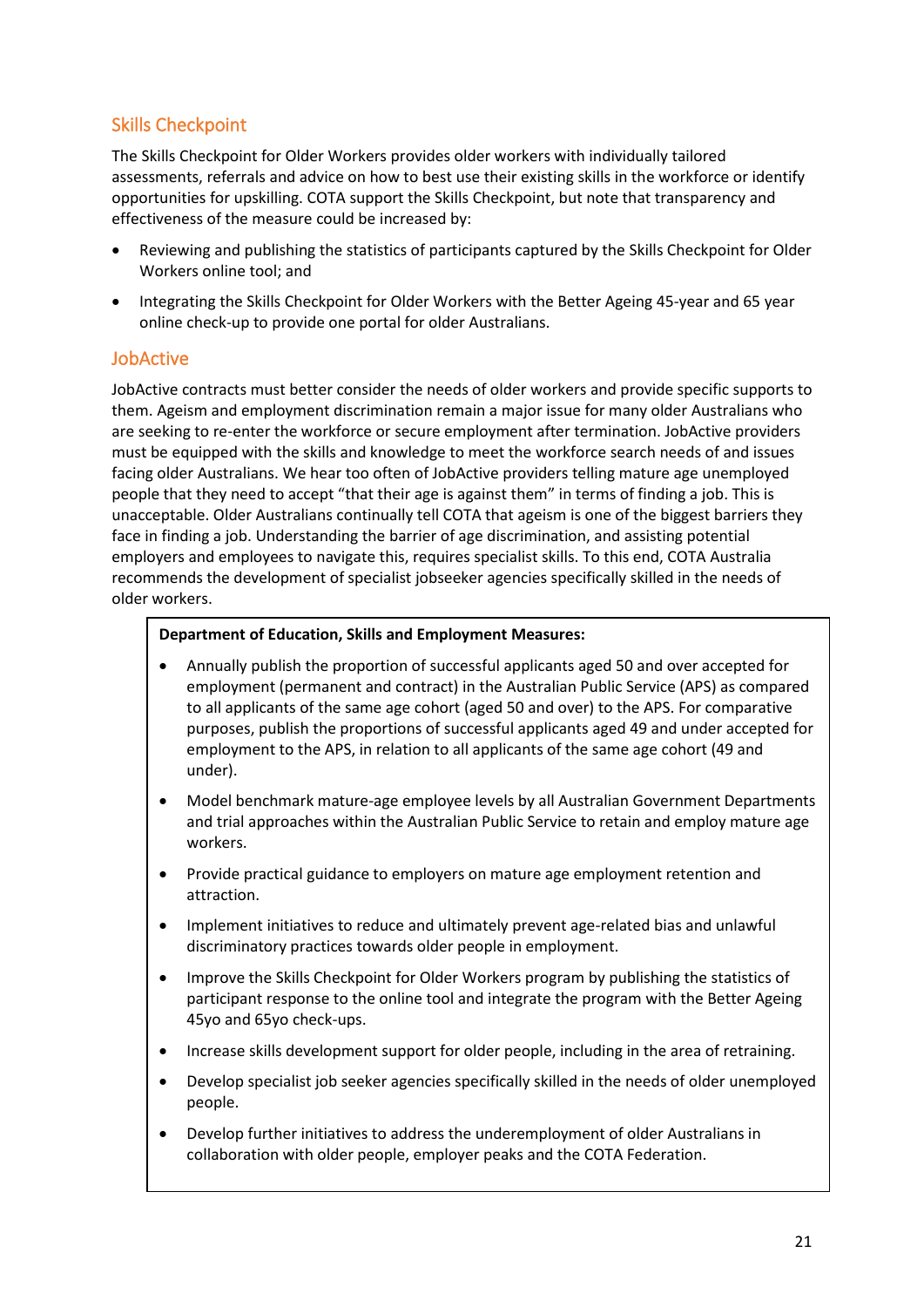# **Department of Social Services**

## <span id="page-21-0"></span>Newstart Payment

Many older Australians find it very difficult to access employment due to barriers such as age discrimination. Around a quarter (24.6%) of Newstart recipients are over the age of 50 years. With the extremely low rate of Newstart allowance these older people find they have to draw on their savings or sell other assets to meet living costs. This is particularly the case for those older Australians who are renting their homes who can have significantly higher living costs.

As part of the Raise the Rate campaign, COTA strongly supports an increase in the Newstart allowance by at least \$75 per week, for all Newstart recipients, not just older Australians.

Changes must be extended to the future indexation and benchmarking of Newstart. While a range of options are available, we favour applying the same indexation to Newstart that is applied to the Age Pension.

# <span id="page-21-1"></span>Newstart - Abolish the Liquid Asset Waiting Period for older Australians

COTA proposes a review of the means testing for unemployed people over the age of 55, as we are concerned by the rate at which the Newstart allowance causes older Australians to reduce their income or assets prior to receiving financial support in seeking employment. Supporting older Australians on Newstart to retain their existing financial resources will reduce later pressures on the Age Pension.

There is currently legislation before the Parliament to extend the maximum waiting time of the Liquid Assets Waiting Period (LAWP) from 13 weeks to 26 weeks. Under the proposal, the maximum six-month waiting time will apply where a person's liquid assets reach \$18,000 for a single person with no dependent children, and \$36,000 for couples.

The LAWP disproportionately affects older Australians, especially where their intended retirement incomes are kept in non-superannuation products such as bonds and shares. Many people have a significant proportion of their savings intended to support retirement in other than superannuation (which is exempt from the Liquid Asset Test). COTA Australia unequivocally opposes this legislation. Indeed, COTA Australia supports the abolition of the LAWP altogether, in line with recommendations from a number of reports, including the Henry Tax Review<sup>12</sup>. At the very least it should be abolished in this Budget for people over 55 years of age.

## <span id="page-21-2"></span>Commonwealth Rental Assistance

There has been a significant decline in housing affordability in recent years. This has made it very difficult for many older Australians who are renting their homes to make ends meet. Finding housing that is affordable, stable and accessible remains a challenge in the private rental market.

The current policy of increasing the Commonwealth Rent Assistance (CRA) in line with changes to the Consumer Price Index resulted in an increase of 41% between 2003 and 2017. However, average rents over this same period increased by 64%<sup>13</sup>. This shortfall has led to significant housing stress amongst welfare recipients. According to Anglicare Australia's Rental Affordability Snapshot 2019

<sup>12</sup> Henry K, Harmer J, Piggott J, Ridout H, Smith G (2009). *Australia's future tax system: report to the treasurer.* Canberra: Commonwealth of Australia

<sup>13</sup> Daley, J., Coates, B., Wiltshire, T., Emslie, O., Nolan, J. and Chen, T. (2018). Money in retirement: More than enough. Grattan Institute.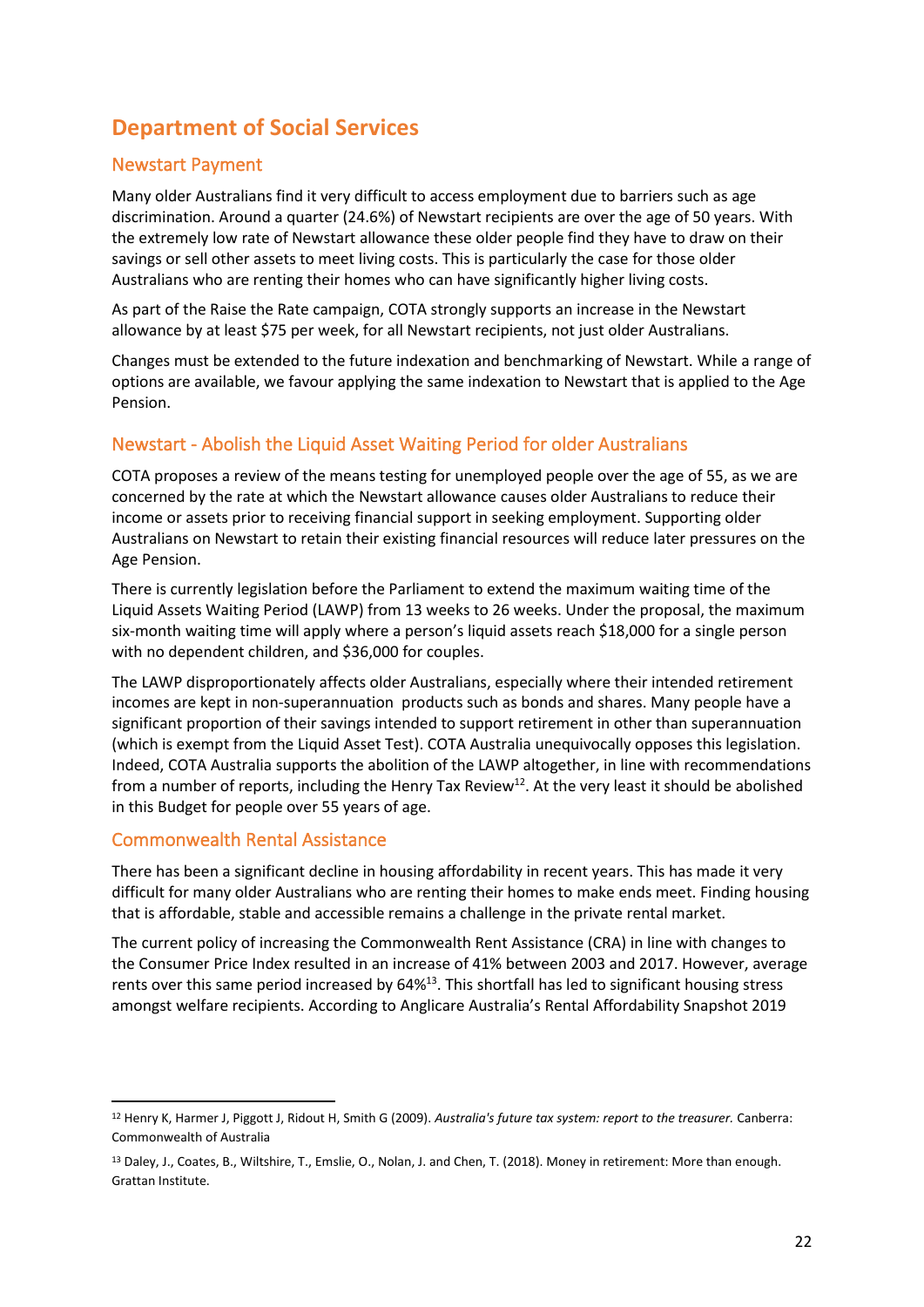only 3% of rentals were affordable for a couple on the aged pension. Only 0.8% of private rental properties were affordable for a single person on the aged pension $14$ .

This is an unacceptably small percentage of rental properties and in part is due to the fact the CRA has not kept pace with the changes in the rental market. COTA Australia proposes that future changes to the CRA should be linked to median rents in state and territories (or even local geographical areas) as well as the maximum CRA being immediately increased. The inadequacy of the CRA has been known at least since the Harmer Review of the pension system in 2008, but no remedial action has been taken.

Older women in particular are the fastest-growing part of the population at risk of homelessness. Indeed, older women had a 63% increase in accessing specialist homelessness services, most often related to domestic and family violence, divorce, workforce patterns, and financial insecurity<sup>15</sup>. There is an emerging gap in services specifically designed to meet the needs of older women experiencing domestic violence. However, for many, the risk of homelessness is primarily due to the poor availability of affordable housing. Increasing the CRA is likely to provide much needed relief for this cohort. Further to this, 2018 modelling also found that an increase would also the greatest difference to the retirement incomes of older women<sup>16</sup>. Improved access to social or public housing would provide great benefit to older women at risk of homelessness.

To provide urgent relief, there is a strong need to increase the CRA. The Grattan Institute's report *Money in retirement: More than enough* recommended a boost in the maximum rate of CRA by 40% for singles<sup>17</sup>. COTA Australia supports this proposal. Such an increase must be in addition to, not instead of, the proposed increase in the base Newstart rate. COTA is also happy to consider measures that would better target the increased CRA on those most at risk, i.e. in the private rental market.

#### <span id="page-22-0"></span>Older People with Disabilities

In 2018 there were 4.4 million Australians with a disability, of whom 1.8 million are over the age of 65 and constitute approximately 41% of all people with a disability<sup>18</sup>. People with disabilities experience various barriers that hinder their full participation in society, including in the areas of education, employment, housing, physical access and social participation. People with disabilities are also at greater risk of abuse, violence and neglect.

Older people may have a pre-existing disability (either lifelong or longer-term) or having acquired their disability later in life. For the latter group, COTA Australia is receiving increasing anecdotal consumer feedback that they are not receiving sufficient supports within the state disability and aged care systems when compared to the NDIS. That is to say, had they acquired their disability before NDIS eligibility age they would be entitled to greater supports. COTA Australia is increasingly concerned about the reported unmet needs of this cohort of older Australians.

#### **National Disability Strategy**

The National Disability Strategy 2010-2020 is due to be completed during this term of Government, and a new National Disability Strategy will take its place. The new strategy should be informed by recent and current consultations with people with disability, their families and carers, and consider

<sup>14</sup>Anglicare Australia (2019). Rental Affordability Snapshot: National Report.

<sup>15</sup> Australian Human Rights Commission (2019). *Older Women's Risk of Homelessness: Background paper*:

<sup>&</sup>lt;sup>16</sup> Coates B. 2018). What's the best way to close the gender gap in retirement incomes? Grattan Institute Report. A

<sup>17</sup> Daley, J., Coates, B., Wiltshire, T., Emslie, O., Nolan, J. and Chen, T. (2018). Money in retirement: More than enough. Grattan Institute.

<sup>18</sup> ABS, 4430.0 Disability, Ageing and Carers, Australia: Summary of Findings, 2018.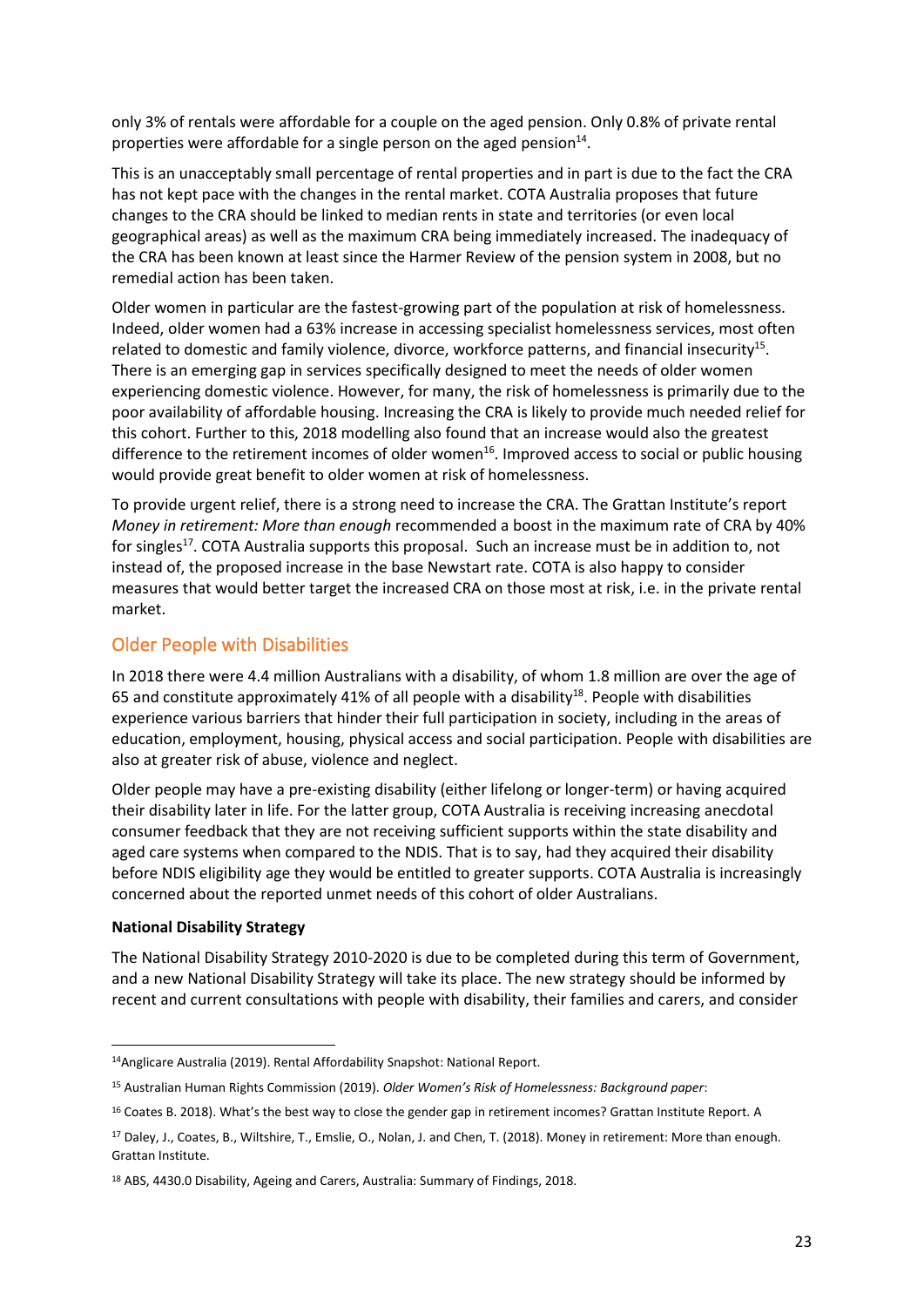the recommendations of the Productivity Commission Review of the National Disability Agreement<sup>19</sup>. It will also be the first NDS to be developed following the split of NDIS age eligibility for under 65 year old's and the continued support for older Australians with a disability from a mix of the aged care system and the residual state disability programs. It's important therefore that older Australians with a disability be a key cohort of people with a disability considered by the National Disability Strategy 2020 and beyond.

#### **Access to Respite**

COTA Australia echos concerns raised by the disability sector peak bodies and organisations, as well as our own members and consumers, about the lack of timely and affordable respite care. Access to respite is an essential way to help carers to continue care by giving them time to attend to their own health and wellbeing. It can also prevent the physical, emotional and mental exhaustion associated with carer burnout. Measures must be put in place to ensure access to timely and affordable respite care. While such measures can be funded by the aged care system, the quantum required by carers of an older Australian with a disability may be greater.

# <span id="page-23-0"></span>Grandparents and out-of-home-care

We need a plan to support grandparents in their role as grandparent carers. Grandparent care is the fastest growing form of out-of-home care for children. Many provide care in an informal arrangement with no legal recognition of their caring role and thus without the financial assistance available to other foster carers. This places strain on their pensions or low incomes in order to meet the expenses of child-raising. COTA Australia support the investigation of options to assist grandparent carers, which may include:

- Data collection on grandparent carers.
- Tying the Family Tax Benefit to the family member with whom the child is resident, instead of the parent being the default, to ensure grandparents have access to income when they are in informal caring arrangements.
- An exemption from the activity requirements for Newstart for grandparent carers.
- An allowance for low-income grandparent carers to ease financial pressures.

# <span id="page-23-1"></span>NBN access and affordability

Staying connected online is important for many older Australians wanting to connect with family and friends or even conduct basic tasks like internet banking or connecting with Government services. However, the cost on internet services are out of the reach of many people low-income earners.

Modelling by the Australian Communications Consumer Action Network (ACCAN) indicates that the cost of services may mean that approximately a million low income households are at risk of not switching over to NBN, many of whom are older people. COTA has identified a strong need for the implementation of an internet supplement for pensioners to reduce the cost of the NBN and ensure the most vulnerable don't miss out.

In 2019, the Telecommunications Consumer Safeguards Review offered 14 recommendations on the reliability of telecommunications services<sup>20</sup>. Amongst these are the need for clear consumer information around service commitments from retails, combined with transparency around pricing, performance and available options. COTA Australia urge these recommendations to be

<sup>19</sup> Se[e https://www.pc.gov.au/inquiries/completed/disability-agreement/report/disability-agreement.pdf](https://www.pc.gov.au/inquiries/completed/disability-agreement/report/disability-agreement.pdf)

<sup>20</sup> Se[e https://www.communications.gov.au/what-we-do/internet/consumer-safeguards-review](https://www.communications.gov.au/what-we-do/internet/consumer-safeguards-review)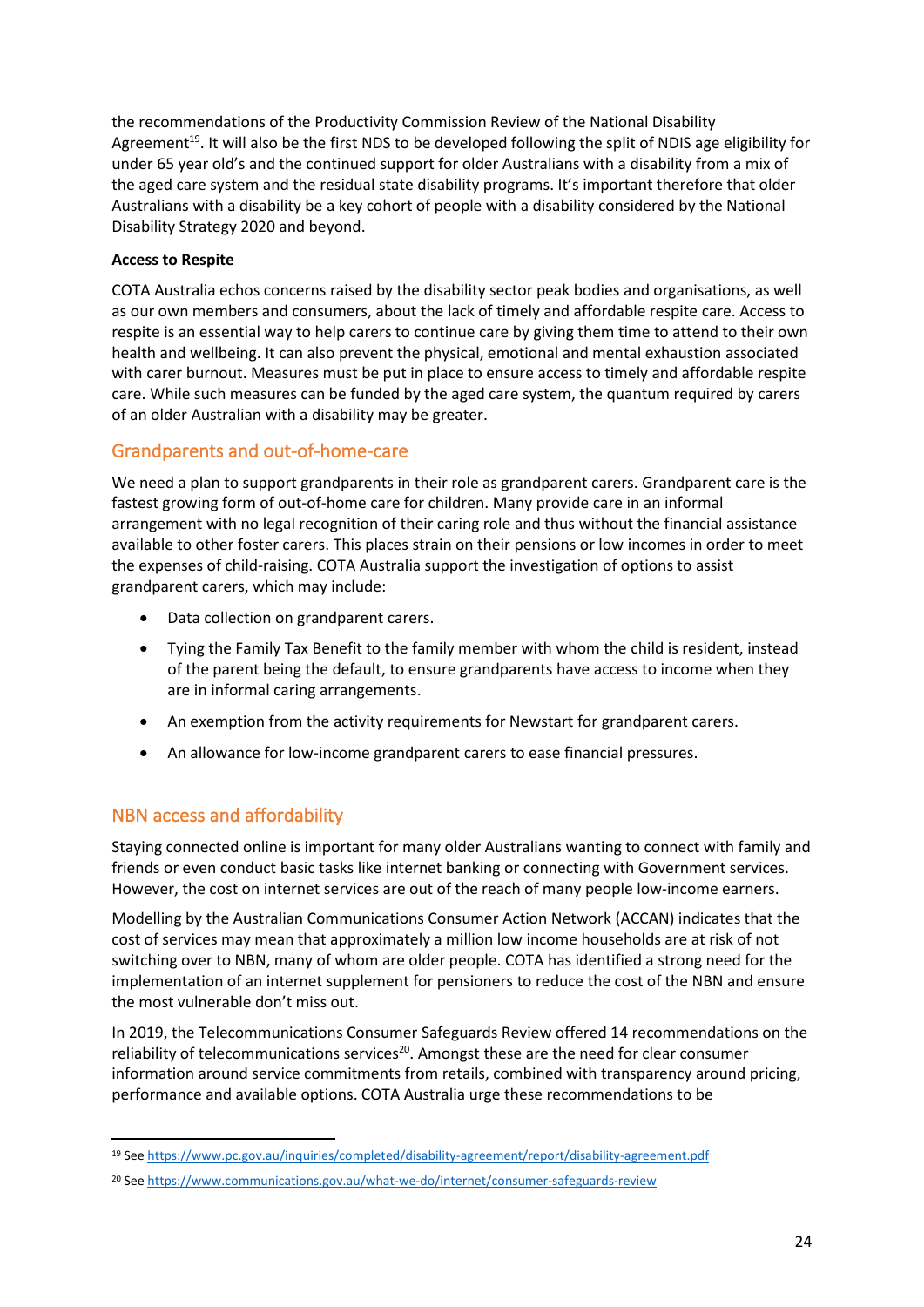recommended in full. Further to this, the NBN wholesale Service Standards Inquiry draft decision suggests there is more to be done to safeguard consumer rights<sup>21</sup>.

#### <span id="page-24-0"></span>Loneliness

The 2018 Australian Loneliness Report has indicated that loneliness increases the likelihood of experiencing depression by 15.2%, and the likelihood of experiencing social interaction anxiety by 13.8%<sup>22</sup>. In summary, loneliness breeds more loneliness and often leads to worse mental health issues. COTA Australia will continue to advocate for funding and support to address social isolation, both in the wider community and in residential aged care.

#### **Department of Social Security measures:**

- Raise the Rate of Newstart by increasing the maximum single rate of Newstart by \$75 per week,
- Remove the Liquid Asset Waiting Period for unemployed people over the age of 55 years. In the meantime, Government should remove legislation proposing to increase the waiting period from 13 weeks to 26 weeks currently before the Senate.
- Increase the maximum Commonwealth Rental Assistance (CRA) by 40% and benchmark future rises in the CRA to median rents. Review the structure of CRA to ensure that Commonwealth funds provide maximum assistance to the most vulnerable, generally in the private rental market.
- Make Australians with a disability over the age of 65 years a key demographic considered by the National Disability Strategy 2020 and beyond.
- Increase investment in social housing (public and community housing) and implement initiatives to increase the availability of affordable housing.
- Introduce an Internet Supplement for older Australians on low and modest income (refer to the Department of Infrastructure, Transport, Cities and Regional Development section).
- Provide more funding and support to address social isolation, both in the wider community and in residential aged care

<sup>21</sup> Se[e https://www.accc.gov.au/system/files/REDACTED%20Final%20-](https://www.accc.gov.au/system/files/REDACTED%20Final%20-%20NBN%20Wholesale%20Service%20Standards%20Inquiry%20-%20Draft%20Decision%20-%20October%202019.PDF)

[<sup>%20</sup>NBN%20Wholesale%20Service%20Standards%20Inquiry%20-%20Draft%20Decision%20-%20October%202019.PDF](https://www.accc.gov.au/system/files/REDACTED%20Final%20-%20NBN%20Wholesale%20Service%20Standards%20Inquiry%20-%20Draft%20Decision%20-%20October%202019.PDF)

<sup>&</sup>lt;sup>22</sup> Michelle Lim, Australian Psychological Society (2018). Australian loneliness report.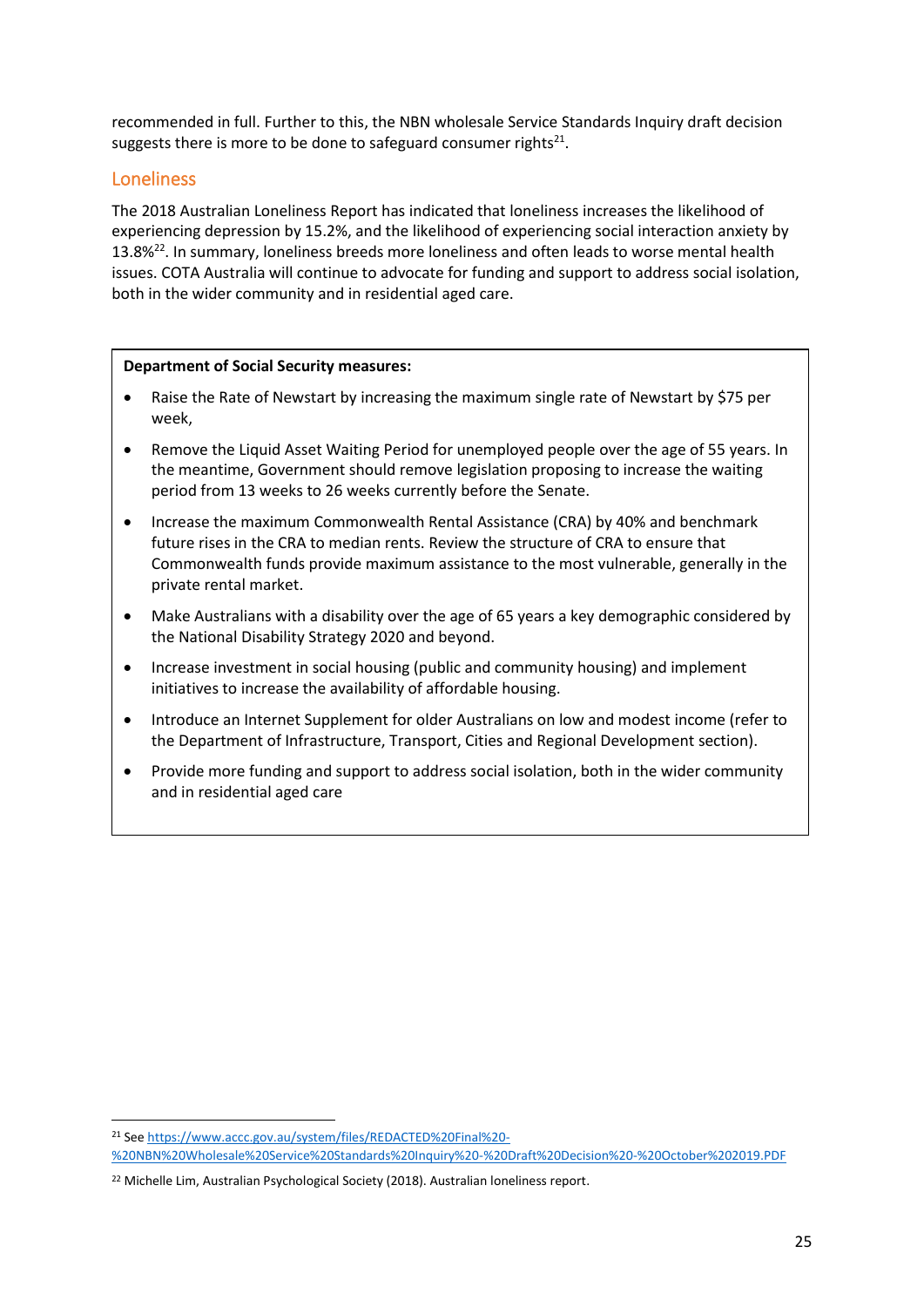# <span id="page-25-0"></span>**Attorney General's Department**

## <span id="page-25-1"></span>Elder Abuse Prevention

The National Plan to Respond to the Abuse of Older Australians (2019-2023) aims to prevent and address issues of abuse against older Australians<sup>23</sup>. COTA Australia has long advocated for a coordinated and effective approach to responding to, and preventing, elder abuse.

Whilst we support the measures described in the package, COTA Australia is concerned about implementation. Firstly, the document lacks full support from State and Territory Governments. Such support is critical to the success of the plan and must be forthcoming.

The plan features a National Hotline and frontline services as part of a four-year trial to support victims. The plan directs calls to report elder abuse through a National Hotline, but this was not accompanied by any additional resources for providers. Providers play a key role in delivering advocacy support and advice. This can only continue if the providers are sufficiently resourced to respond to calls to the Hotline. Otherwise people suffering abuse will have been encouraged to come forward but will not receive support.

Finally, the plan has gaps in reporting and transparency. The plan does not require any reporting until 2023. For there to be due accountability, six-monthly reporting is essential for the next three years, with annual reporting after that.

## <span id="page-25-2"></span>National Human Rights protection

Australia's human rights protections are thinly spread throughout a range of federal and state legislation. The result is a convoluted, contradictory and complex system that offers variable protections for rights. The current patchwork of human rights protections is not fit-for-purpose for translation to policy, law or the application of rights in a way that is meaningful to older people.

The distinctions of human rights protections between for example older Australians and Australians with a disability, have been particularly noted during the inquiries of the Royal Commission into Aged Care Safety and Quality. While the Commission concluded that "many people receiving aged care services have their basic human rights denied"<sup>24</sup>, it also notes that it is the disability sector who has adopted a human rights approach to service delivery<sup>25</sup> and discusses how the rights of younger people with a disability may be in breach of their international human rights<sup>26</sup>.

To better protect the rights and respect of the human rights of older Australians and in the absence of any comparable international instruments COTA Australia strongly supports improved domestic legislative human rights protections in the form of a national Charter of Human Rights, a Bill of Rights or a Human Rights Act. Such an instrument would require significant community consultation, which must be adequately funded and resourced.

## <span id="page-25-3"></span>Discrimination Law Reform

Age discrimination is rife. A national prevalence survey of age discrimination in the workplace indicated at least a 27% of the workers over 50 experienced age discrimination on at least one

<sup>25</sup> Ibid, p. 194

<sup>26</sup> Ibid, p. 241

<sup>&</sup>lt;sup>23</sup> Se[e https://www.ag.gov.au/RightsAndProtections/protecting-the-rights-of-older-australians/Documents/National-plan](https://www.ag.gov.au/RightsAndProtections/protecting-the-rights-of-older-australians/Documents/National-plan-to-respond-to-the-abuse-of-older-australians-elder.pdf)[to-respond-to-the-abuse-of-older-australians-elder.pdf](https://www.ag.gov.au/RightsAndProtections/protecting-the-rights-of-older-australians/Documents/National-plan-to-respond-to-the-abuse-of-older-australians-elder.pdf)

<sup>&</sup>lt;sup>24</sup> Royal Commission into Aged Care Quality and Safety, November 2019 'Interim Report: Neglect', p 12 Adelaide.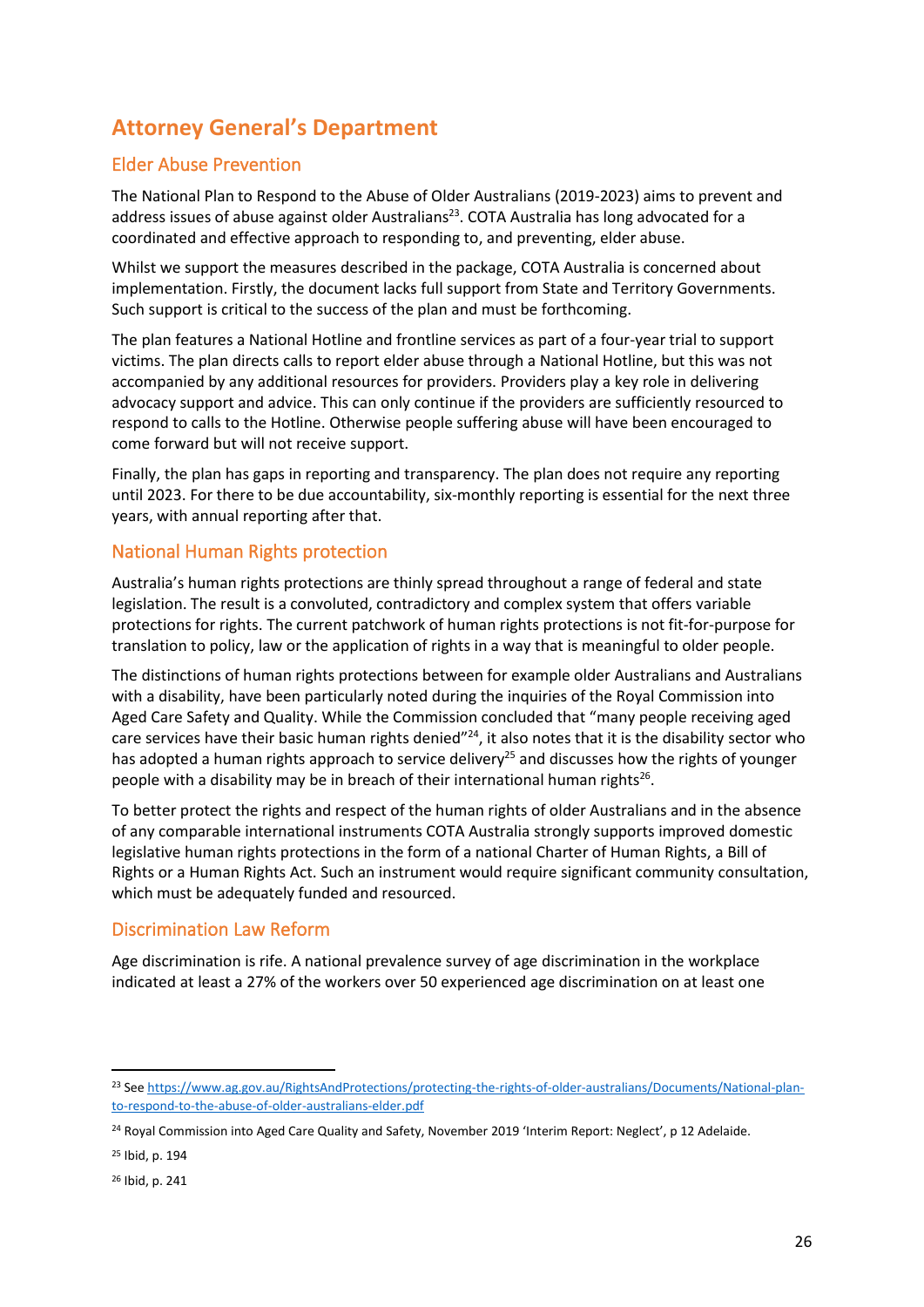occasion in the workplace in the two years prior to the survey<sup>27</sup>. As previously noted, a survey of employers shows that at least 30% discriminate against older job applicants.

Older Australians cite age discrimination as one of the biggest barriers to finding a job. Active employment in the years leading up to retirement is critical to generating financial security in retirement. We urgently need commitment to strengthen age discrimination law and its enforcement and introduce effective measures to confront and defeat discrimination.

In discussions with employers, many do not believe they have protection of the Age Discrimination Act when seeking to employ a person over the age of 50 years. This means that positions are rarely targeted for older employees, nor are employers encouraged to indicate where they would actively welcome mature age applicants. Despite the exemption contained within section 33(c) of the Age Discrimination Act it remains unclear to employers that they can include proactive statements in job advertisements such as "mature age candidates are encouraged to apply".

Measures that could assist in addressing barriers to age discrimination include:

- Legislating compulsory reporting of mature age employment on the same basis as gender reporting.
- Strengthening the Age Discrimination Act by including provisions for action based on evidence-based data showing employers do not employ staff of certain ages.
- Amending section 33(c) of the Age Discrimination Act to make it clearer that employers may actively seek mature age applicants.
- Develop practical guidance to employers on mature age employment recruitment, retention and attraction.
- Implement other approaches within the Australian Public Service to encourage employment of older people.

#### **Attorney General's Department measures:**

- Provide six monthly reporting on the progress of the National Elder Abuse Prevention Strategy For the next three years and annual reporting thereafter.
- Seek ways to strengthen the human rights protections of older Australians.
- Amend the Age Discrimination Act to ensure that employers are clear they may proactively seek to recruit mature age employees.
- Develop practical guidance to employers on mature age employment recruitment, retention and attraction.

<sup>&</sup>lt;sup>27</sup> Australian Human Rights Commission. May 2016. Willing to Work: National Inquiry into Employment Discrimination Against Older Australians and Australians with Disability.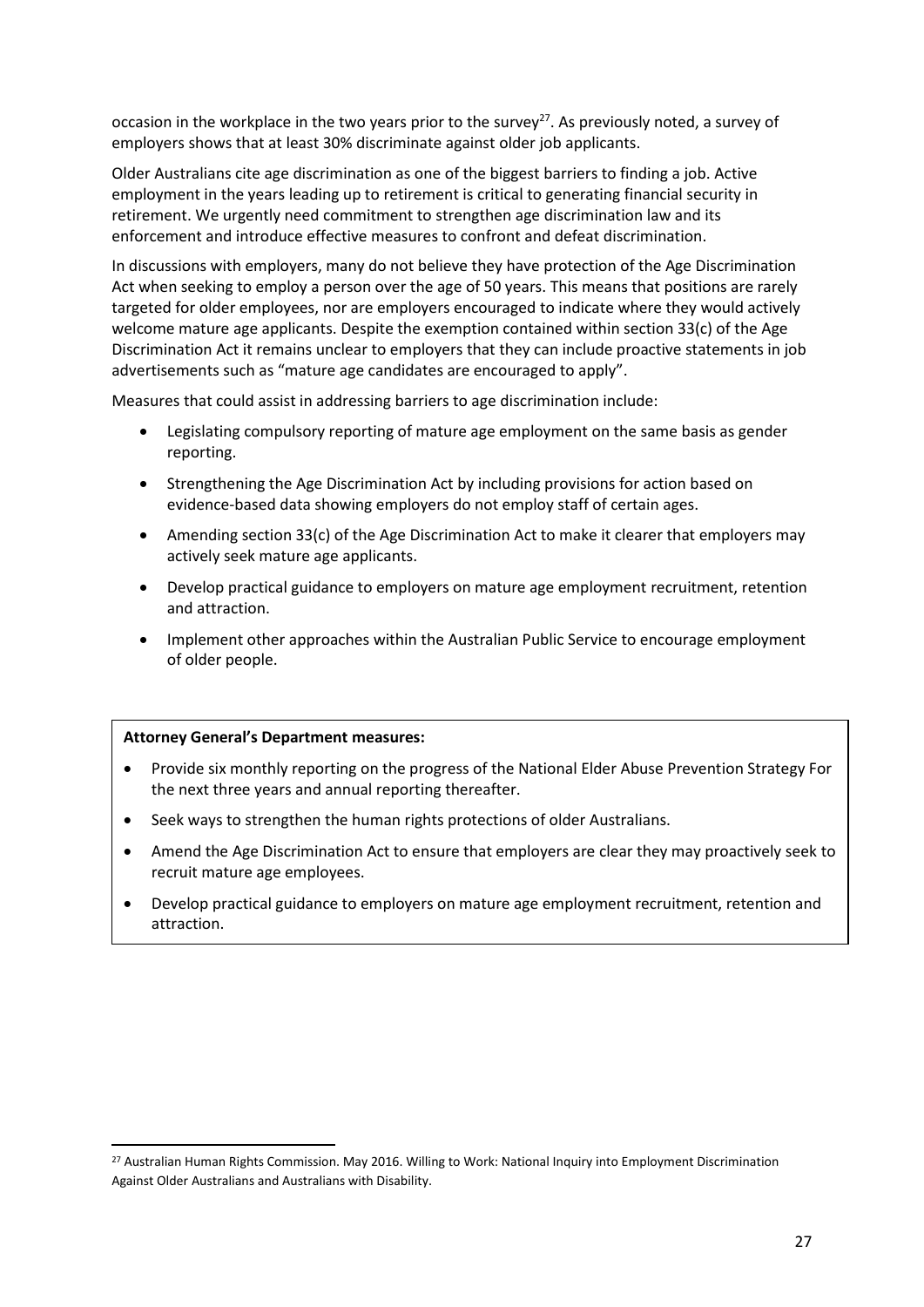# <span id="page-27-0"></span>**Department of Infrastructure, Transport, Cities and Regional Development**

## Telecommunications Safeguards

In 2019, the Telecommunications Consumer Safeguards Review offered 14 recommendations on the reliability of telecommunications services<sup>28</sup>. Amongst these are the need for clear consumer information around service commitments from retails, combined with transparency around pricing, performance and available options. COTA Australia urge these recommendations to be recommended in full. Further to this, the NBN wholesale Service Standards Inquiry draft decision suggests there is more to be done to safeguard consumer rights<sup>29</sup>.

**Department of Infrastructure, Transport, Cities and Regional Development measures:**

• Implement the recommendations of the Telecommunications Consumer Safeguards Review.

<sup>&</sup>lt;sup>28</sup> Se[e https://www.communications.gov.au/what-we-do/internet/consumer-safeguards-review](https://www.communications.gov.au/what-we-do/internet/consumer-safeguards-review)

<sup>29</sup> Se[e https://www.accc.gov.au/system/files/REDACTED%20Final%20-](https://www.accc.gov.au/system/files/REDACTED%20Final%20-%20NBN%20Wholesale%20Service%20Standards%20Inquiry%20-%20Draft%20Decision%20-%20October%202019.PDF)

[<sup>%20</sup>NBN%20Wholesale%20Service%20Standards%20Inquiry%20-%20Draft%20Decision%20-%20October%202019.PDF](https://www.accc.gov.au/system/files/REDACTED%20Final%20-%20NBN%20Wholesale%20Service%20Standards%20Inquiry%20-%20Draft%20Decision%20-%20October%202019.PDF)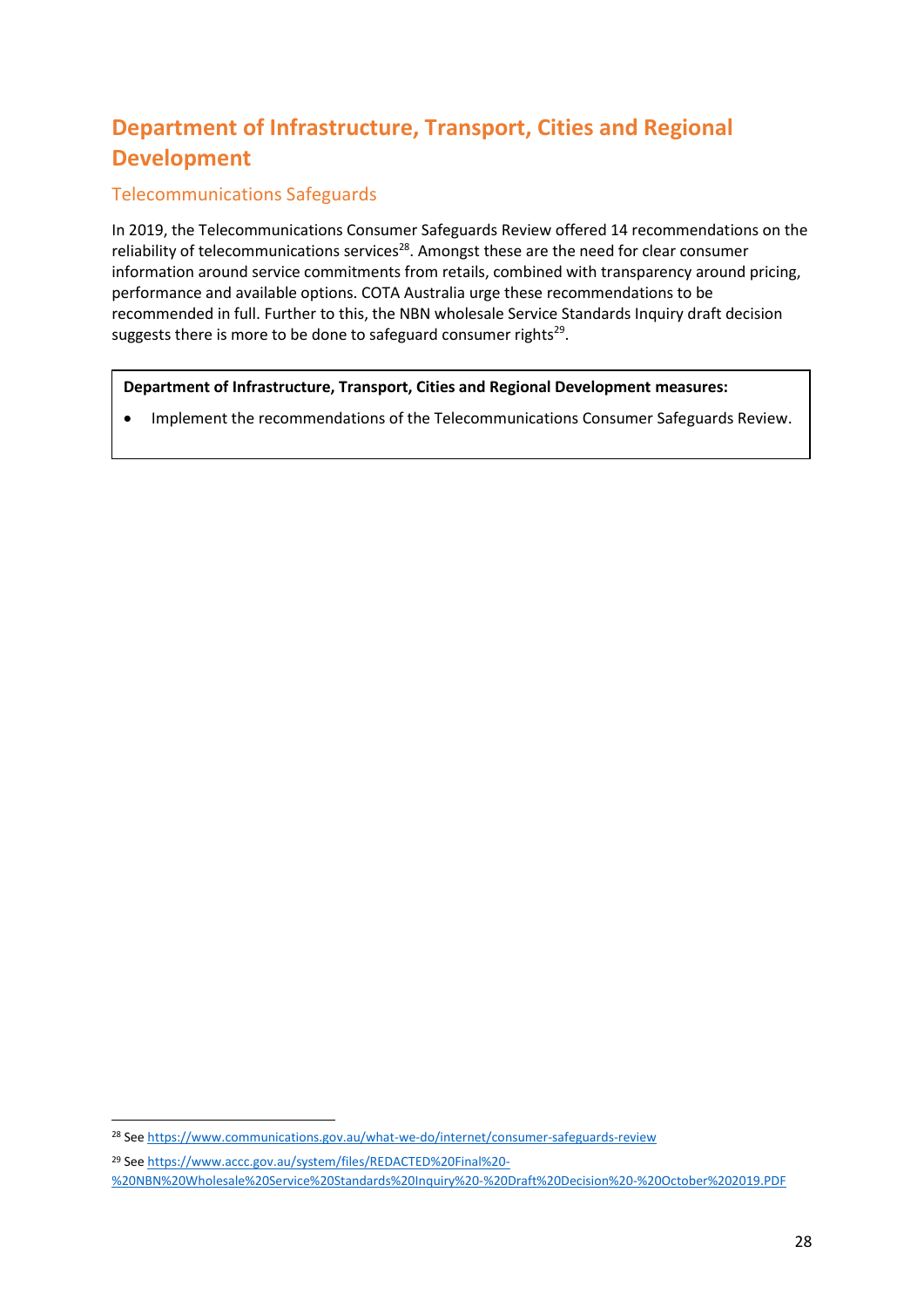# <span id="page-28-0"></span>**Department of Industry, Science, Energy and Resources**

# <span id="page-28-1"></span>Energy Affordability

Energy affordability continues to rate as concern for older people on low incomes, or with high energy needs related to medical or heating/cooling costs. COTA Australia is committed to ensuring that the changes to the energy market do not disproportionately disadvantage older people.

COTA has long advocated for nationally consistent energy concessions. Following input from COTA, the ACCC Retail Electricity Price Inquiry Report recommended changes to the concession schemes, to ensure a uniform, national approach<sup>30</sup>. The recommendations suggested that concession schemes should be improved to ensure that, where possible, there is a uniform, national approach to electricity concessions. Concession schemes should:

- Be means tested to ensure that they are targeted at those most in need.
- Include a fixed dollar amount to offset daily supply charges and a percentage.
- Discount to offset variable usage charges.
- Only require consumers to reapply for concessions where this is necessary for the administration of the concession scheme.

To date, there has been no action to address these recommendations.

#### **Department of Industry, Science, Energy and Resources measures:**

• Implement the ACCC recommendations on energy concessions in a manner that delivers a uniform national approach to electricity concessions.

<sup>30</sup>See

[https://www.accc.gov.au/system/files/Retail%20Electricity%20Pricing%20Inquiry%E2%80%94Final%20Report%20June%20](https://www.accc.gov.au/system/files/Retail%20Electricity%20Pricing%20Inquiry%E2%80%94Final%20Report%20June%202018%20Exec%20summary.pdf) 2018 [Exec%20summary.pdf](https://www.accc.gov.au/system/files/Retail%20Electricity%20Pricing%20Inquiry%E2%80%94Final%20Report%20June%202018%20Exec%20summary.pdf)